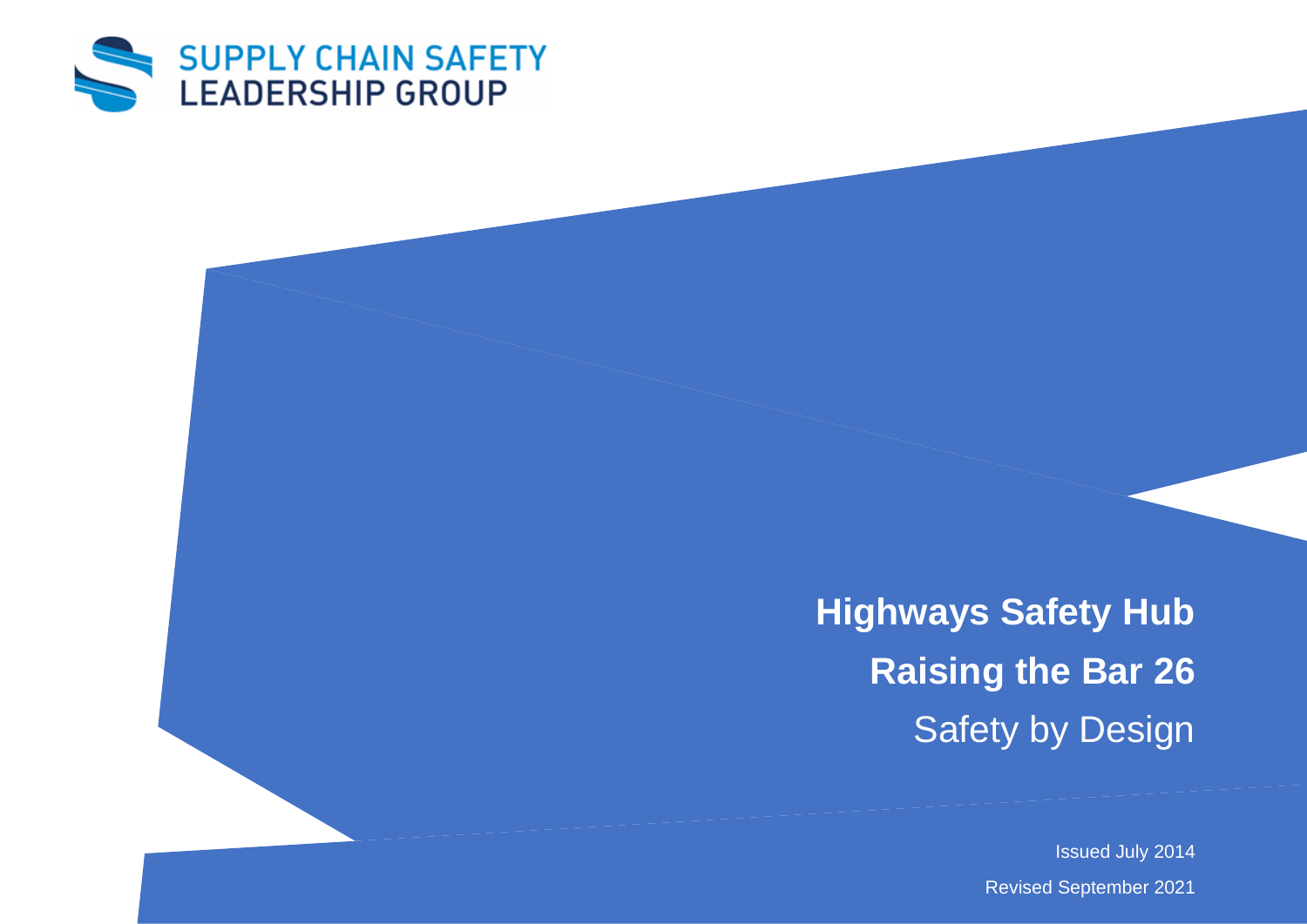# **Contents**

| <b>Objective</b><br><b>Scope</b><br><b>Background</b><br><b>Governance Requirements</b><br><b>Minimum Requirements</b><br><b>Guidance</b><br><b>Overview</b> | 1<br>1<br>$\overline{2}$<br>$\overline{2}$<br>3<br>4<br>4 |                                                |    |
|--------------------------------------------------------------------------------------------------------------------------------------------------------------|-----------------------------------------------------------|------------------------------------------------|----|
|                                                                                                                                                              |                                                           | 1. Safety by Design Mindset from the outset    | 4  |
|                                                                                                                                                              |                                                           | 2. Digitally Capturing and Sharing Information | 7  |
|                                                                                                                                                              |                                                           | 3. Design for Manufacture and Assembly (DfMA)  | 8  |
|                                                                                                                                                              |                                                           | 4. Design Risk Management                      | 10 |
|                                                                                                                                                              |                                                           | <b>5. Designing Collaboratively</b>            | 14 |
|                                                                                                                                                              |                                                           | <b>People Requirements</b>                     | 16 |
| <b>Continuous Improvement</b>                                                                                                                                | 16                                                        |                                                |    |
| <b>References</b>                                                                                                                                            | 17                                                        |                                                |    |
| Appendix 1 -Safety by Design plan guidance / requirements                                                                                                    | 18                                                        |                                                |    |
| Appendix 2-Safety by Design plan - example                                                                                                                   | 19                                                        |                                                |    |
| Appendix 3 – Safe By Design Procedure – Supply Chain Example                                                                                                 | 22                                                        |                                                |    |
| Appendix 4 - Examples of best practice relating to digital rehearsal                                                                                         | 23                                                        |                                                |    |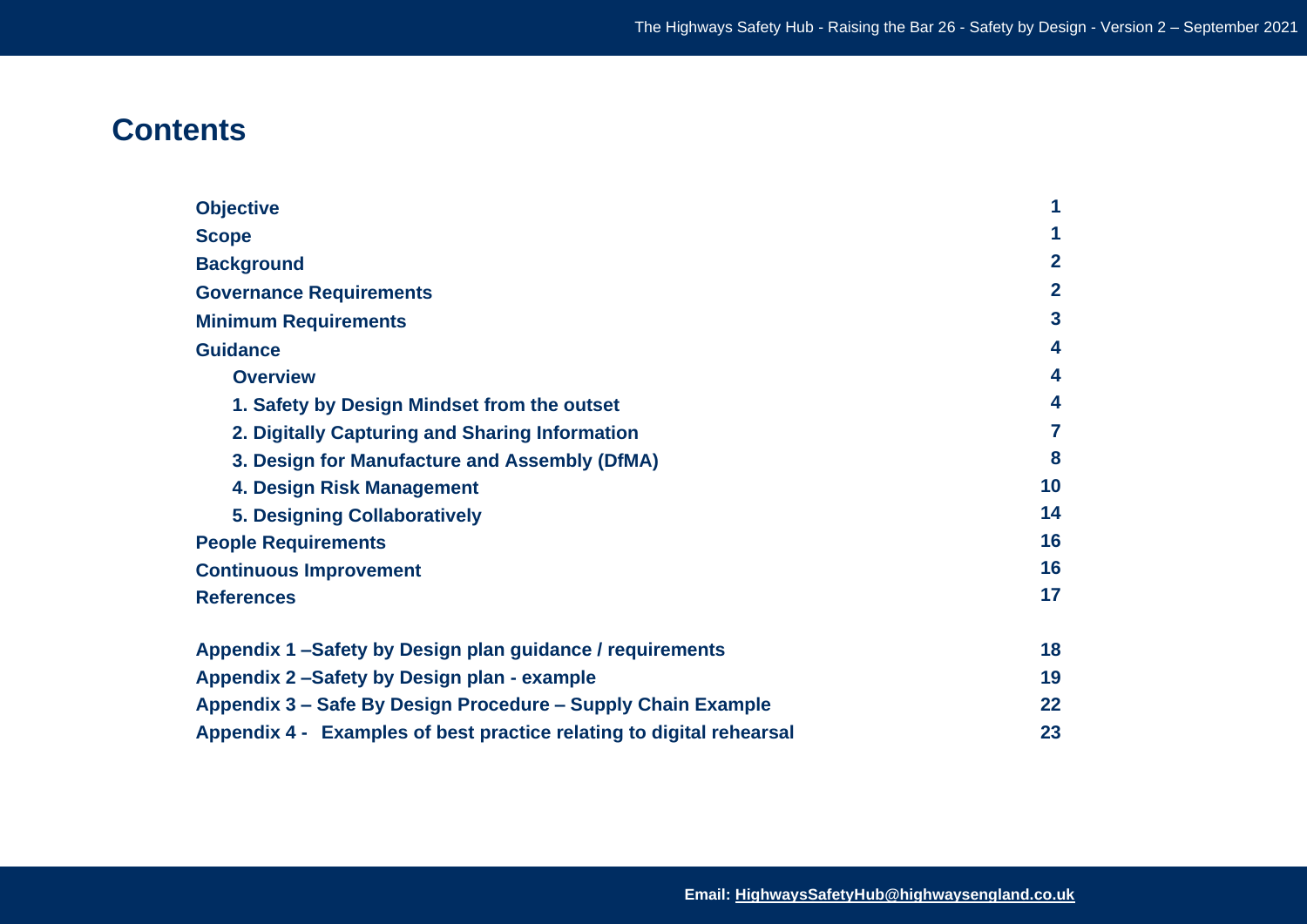# **Objective**

# **Safety by Design must become business as usual within all of our design teams.**

This Raising the Bar Guidance Document provides practical guidance on how to the comply with the Supply Chain Safety Leadership Council [Common Intent Document on Safety by Design](https://www.highwayssafetyhub.com/uploads/5/1/2/9/51294565/common_intent_-_safety_by_design.pdf) as well as providing guidance to the Designer and Contractor as to the standardised method of compliance preferred by National Highways in securing safety by design. The Common Intent document contains 5 key themes which are replicated in this document:

- **We will expect a Safety by Design mindset from the outset**
- **We will capture and share information throughout the project life-cycle as per PAS1192:6**,
- **Offsite manufacture and assembly will be promoted as the default construction assumption.**
- **Where we can't eliminate risks, we will aim to reduce them or ultimately isolate them.**
- **We will foster virtual rehearsal as 'business as usual', with the ensuing insights informing our design development.**

The purpose of this document is to drive improvement to ensure effective whole life design for safety makes a significant contribution to eliminating or reducing harm as a consequence of the project. It does this by:-

› Capturing best practice for identifying, assessing and mitigating risks that can result in injury during the life of a project, from across the design supply chain and the wider construction industry.

These boxes are used to highlight specific examples and links to good practice.

- $\rightarrow$  Presenting this best practice as the standard to aspire to when working on schemes on the strategic road network or other areas of the National Highways estate.
- $\rightarrow$  Recognising the importance of human centric design, the key to a successful outcome

## **Scope**

This safety by design guidance is applicable on all National Highways projects. The guidance is relevant to all design activities over the whole life cycle of the works and should therefore be considered from the concept stage onwards. It is intended to cover new projects or schemes and any maintenance and operational construction activities on the network.

The document applies to all designers, both in the supply chain and within National Highways, working on the development of works for the strategic road network or other areas of the National Highways estate.

Safety by Design considers the impact of the proposed work on all populations who might be affected by it throughout the lifecycle of the asset. (see GG 104 - [Requirements for Safety Risk Assessment](http://www.standardsforhighways.co.uk/ha/standards/dmrb/vol0/section2/GG%20104%20Requirements%20for%20safety%20risk%20assessment-web.pdf) for definition of populations to be considered).

When considering the scope of design and designers, the Construction [\(Design and Management\) Regulations 2015](https://www.legislation.gov.uk/uksi/2015/51/contents/made) Regulation 2 should be referred to for definitions of design, designer and construction work.

This document should be read in conjunction with GD 304 - [Designing](http://www.standardsforhighways.co.uk/ha/standards/dmrb/vol0/section2/GD%20304%20Designing%20health%20and%20safety%20into%20maintenance-web.pdf)  [Health and Safety into Maintenance](http://www.standardsforhighways.co.uk/ha/standards/dmrb/vol0/section2/GD%20304%20Designing%20health%20and%20safety%20into%20maintenance-web.pdf)

The safety imperative behind Home Safe and Well also relates to Health and wellbeing. This document should therefore be read in conjunction with the Health by Design Raising the Bar document.

Due to the broad range of this scope, it is recognised that all elements will not be practical in all circumstances. However, the guidance below sets out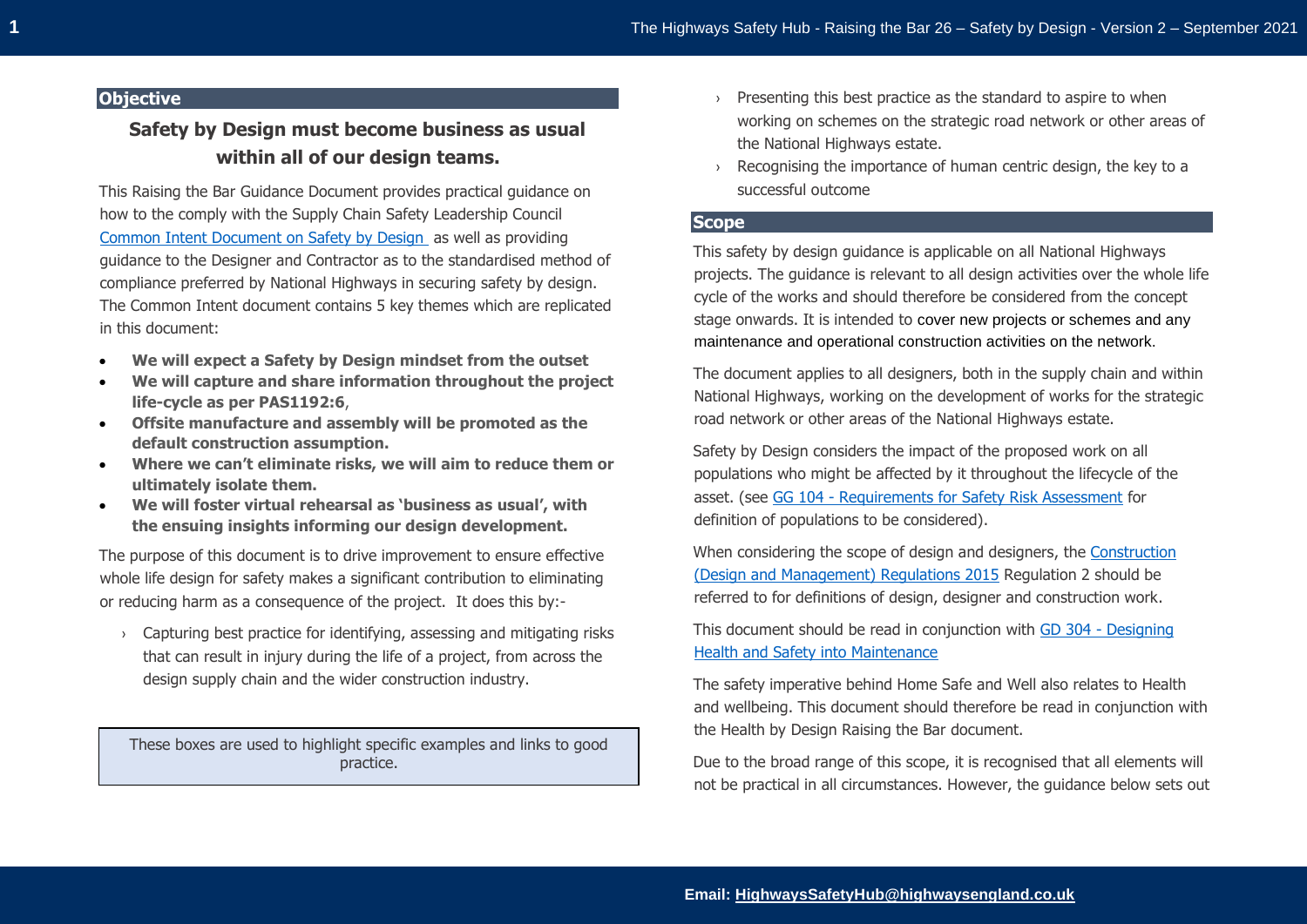the levels which should be aspired to and adopted wherever reasonably practicable to do so. If it is not practical to follow the guidance and requirements within this document, an exceptions record should be kept on file setting out which aspects cannot be adopted and why. This may be applied at a programme or framework level if appropriate.

# **Background**

Designers have a legal duty set out in the [Construction \(Design and](https://www.legislation.gov.uk/uksi/2015/51/contents/made)  [Management\) Regulations 2015](https://www.legislation.gov.uk/uksi/2015/51/contents/made) to eliminate or mitigate **foreseeable** risks to the health or safety of any person affected by their design, where mitigate includes the steps reduce or control and provide information. Designers have a responsibility to apply the principles of prevention to eliminate firstly, or reduce secondly, the hazards identified in each and every part of the projects' life cycle.

Beyond this legal duty, designers are morally, professionally and financially obliged to produce safe designs. In order to support Home Safe and Well, safety by design must be adopted from the outset, as decisions made early on can have a significant impact on the level of safety risk involved in construction, operation, use, maintenance and decommissioning.

Hazards are more efficiently removed early in the development of projects. Making changes during detailed design or even on site to address hazards consumes substantially more resources than addressing the issue during concept or preliminary design. The most effective way of managing health and safety risks is to design hazards out at source before relying on other control mechanisms on site.

There are often multiple designers involved in projects from concept and option studies through to preliminary and final design stages. Ensuring focus on hazard elimination at all of these phases is critical, together with effective handover between designers and provision of hazard and risk information to all stakeholders.

This document introduces two new aspects to drive improvement in how Safety by Design is delivered. The Safety by Design plan and the role of Safety by Design lead.

The Safety by Design Plan is a pre-construction phase equivalent of the principal contractor's Construction Phase. It sets out how the principal designer is going to manage and monitor the pre-construction phase and co-ordinate matters relating to health and safety during the preconstruction phase. Planning this activity is a legal requirement under the [Construction \(Design and Management\) Regulations 2015.](https://www.legislation.gov.uk/uksi/2015/51/contents/made) Existing project management plans and associated documents are expected to already fulfil the many of the requirements which may enable a new plan to be predominantly a sign posting document. However, by bringing all the requirements together in one place, it facilitates the necessary briefing to the design team and raises the focus given to Safety by Design.

The Safety by Design lead is a named individual with responsibility for ensuring designers undertake effective hazard identification, elimination and mitigation. This is not a role that takes on duties from the designers. It is a role to provide the design team with support, specialist H&S input when necessary and assurance that effective safety by design is being undertaken. This is expected to be someone already within the delivery team. The creation of this role is also intended to raise the profile and importance of Safety by Design as a business as usual activity.

# **Governance Requirements**

There is a clear expectation within the Supply Chain Safety Leadership Group Common Intent Document on Safety by Design that arrangements for designing out hazards should be put in place from the outset of the works. These processes will be overseen by the principal designer, whether this role is fulfilled by the client during the early stages of design, a designer appointed by the client or handed over to a contractor during the latter stages of a project.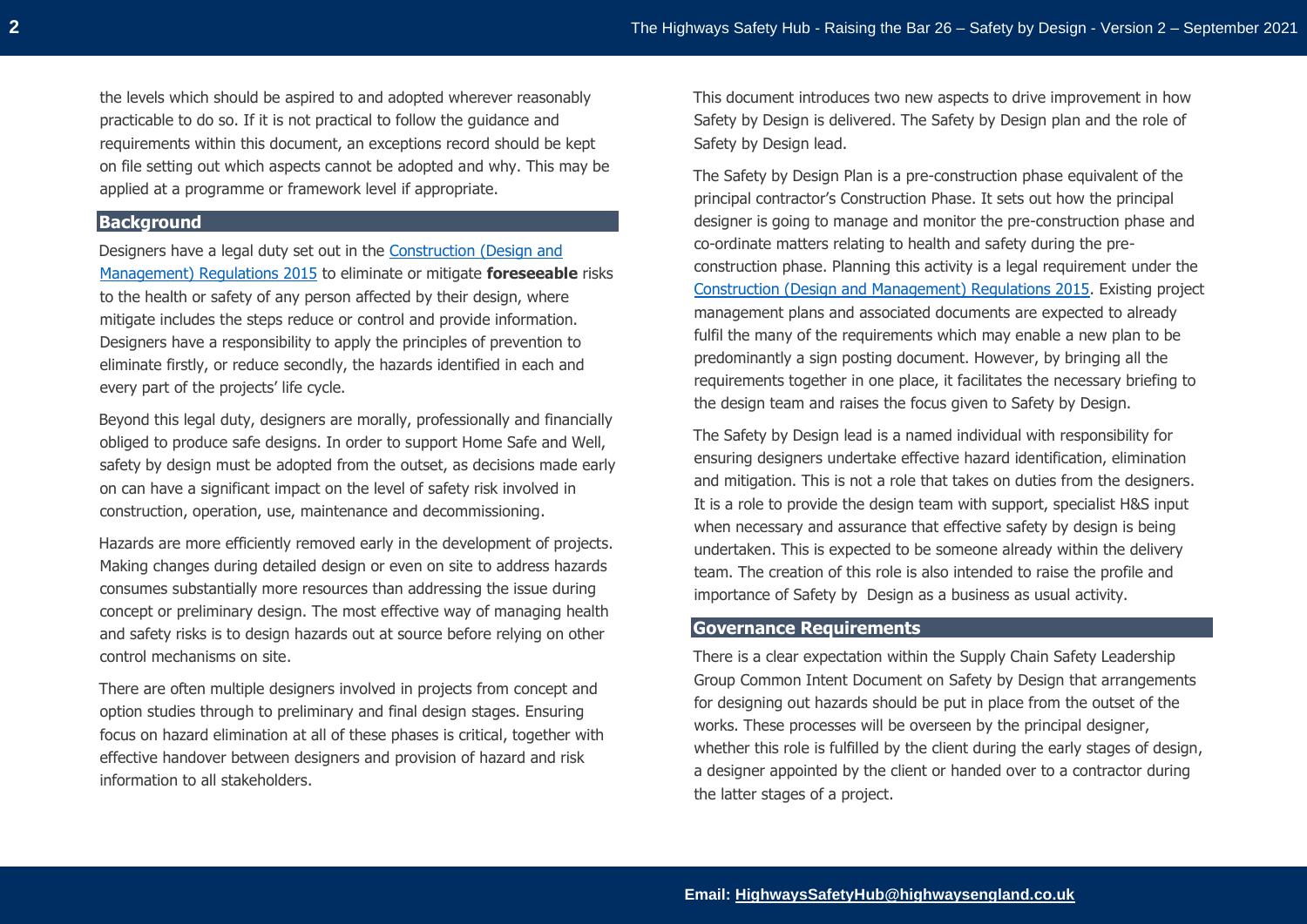A formal handover must be undertaken where the principal designer duty transfers from one party to another. The incumbent principal designer shall provide sufficient evidence to the incoming principal designer to satisfy them that the legal duties and the requirements of appropriate additional guidance, including this Raising the Bar document, have been met. Any related outstanding areas of concern during handover shall be raised with the client.

# **Minimum Requirements**

The following elements are mandatory requirements and suppliers shall ensure these elements are applied fully on National Highways sites. Further details on these elements are provided within this Raising the Bar document. ›

#### Mandatory Elements

- Designers must demonstrate consideration of safety as an influence on the design from the outset of a scheme.
- The client must ensure a Safety by Design plan is prepared containing details of how design risk management activities will be undertaken and managed during the design of the works.
- Records must be kept of the design risk management process and decisions taken which impact upon the safety of any of the populations identified in GG104 during the whole life of the asset.
- A formal handover must be undertaken where the principal designer duty transfers from one party to another.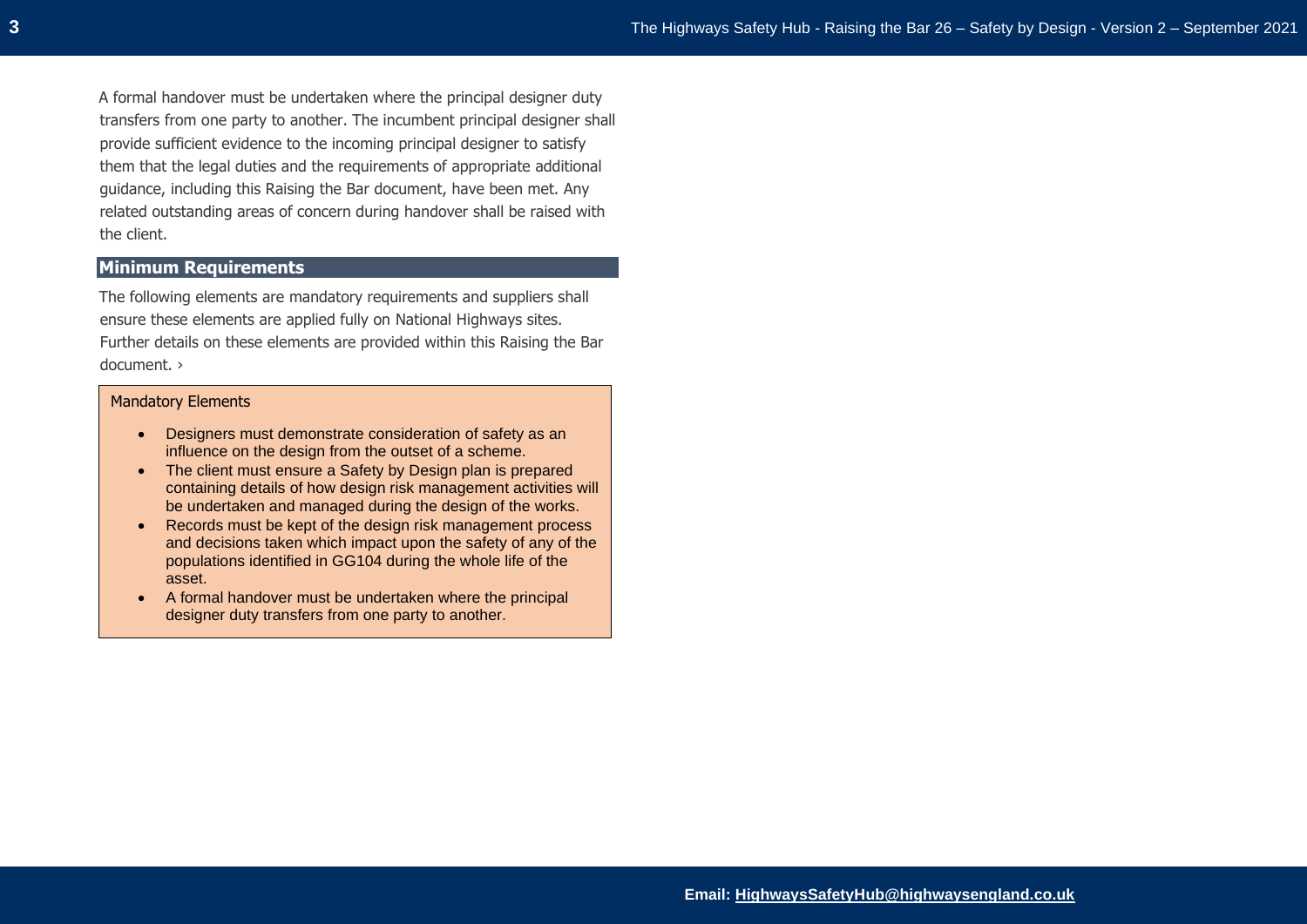# **Guidance**

#### **Overview**

**The following guidance is written with the expectation that it represents best practice and as such should normally be followed unless a better local solution has been devised to meet the overall objective.**

## **1. Safety by Design mindset from the outset**

A Safety by Design plan must be produced at the outset of the project and owned by the client. This plan will create a focal point to develop a safety by Design mindset. In addition to identifying the pre-construction information being provided by the client to the design team, it should set out how hazards will be identified and managed during the preconstruction phase of the works. When work is transferred between designers at various gateways, the plan for managing hazards will be included in handover documentation passed to the incoming designer.

Further reviews and updates to the plan shall be undertaken at appropriate intervals during the design of the works.

The minimum requirements for this plan are provided in Appendix 1 and an example drafted by National Highways in Appendix 2.

A key role in this plan should be that of a Safety by Design lead to provide both support to the project team, especially the designer team and undertake assurance activities to drive the delivery of safer designs. This should be an individual with a good knowledge of the requirements of the [Construction \(Design and Management\) Regulations 2015](https://www.legislation.gov.uk/uksi/2015/51/contents/made) regulations and other relevant safety legislation and engineering knowledge related to the works to be constructed. They should have sufficient seniority within the team to be able to influence design decisions and when necessary advise the client of any safety concerns regarding the design.

To develop the team mindset necessary to eliminate risks from the outset, the Safety by Design plan shall be briefed directly to all team members as part of their induction to the project.

Skanska employ "developing safety culture sessions" to raise awareness amongst their designers of the importance of design risk management decisions enabling challenge around acceptable residual risks resulting in a safety first approach to design.

## **Safer Systems / Human Factors**

Good design must consider where, how and why people may make mistakes, in order to design to prevent these opportunities for error and manage them when they occur. Whilst a design might comply with standards, it may still not be intuitive to users; there are locations with high collision rates that are DMRB compliant but still clearly present difficulties for users. Designs which rely upon safe systems of work being followed by individuals as the primary mitigation of a hazard should be the exception not the norm.

Operational safety specialists, with extensive experience of human factors, can help to identify the potential for human error allowing it to be eliminated or managed. Assets which are easily understood by users are safer and result in a more positive experience for the user (customer satisfaction).

Designers should recognize the relationship between their designs and human factors. BIM visualization tools are likely to be of assistance in identifying possible problems prior to construction.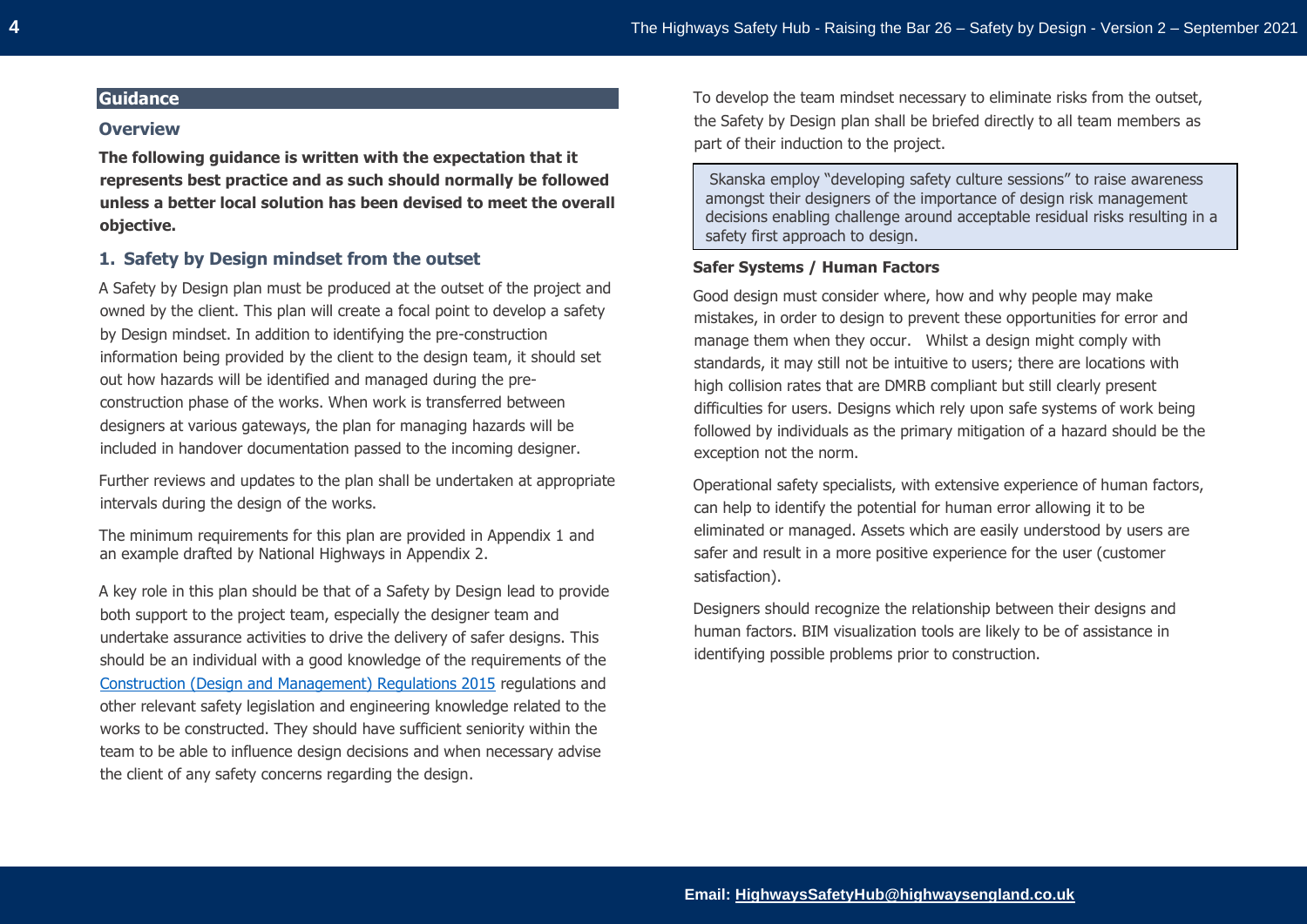

Human Factor considerations:

- Identify and address root cause of hazards there are reasons why people do what they do  $-$  if you wish to change that behaviour you need to understand the WHY.
- Training to minimise error ensure everyone has received the training they require to undertake their role
- Guidance any quidance or policies in place ensure they are clear, concise and have been successfully communicated to all workforce. Also ensure the location of these documents are known and the protocol to suggest and inform changes is clear.
- Compliance ensure monitoring is undertaken to ensure compliance with guidance and policies. For high levels of compliance there must be visibility of accountability and consequences if compliance is not achieved.
- Environment Consider the environmental factor influences on your work force, this could be extreme weather conditions with the need for appropriate work wear or noise levels, temperatures. The changes in the environment can have significant effect on the human's ability to function. For example, heat can cause tiredness whilst noise or extreme weather can cause distraction or lead to safety measures not be undertaken.
- Governance and communication– Ensure workforce know who to contact for assistance, how to make contact and where to seek additional support. Any changes must be clearly communicated to all.
- Empowerment the workforce is one large team from the design concept stage to construction and delivery. Ensure everyone involved feels empowered to deliver the design safely. The workforce needs to feel recognised and listened too, they need to feel part of the process to ensure they feel comfortable and competent in their role which will result in a high level of commitment, responsibility and pride in the work they deliver. The workforce needs to have the confidence to raise issues of concern and feel supported by the governance structure.

# **Safety by Design Workshops**

A workshop should be a proactive environment in which to examine issues and challenge accepted practice with an intent to develop solutions. Topics could be identified as part of project reviews, through challenges raised by members of the delivery team or via lessons learnt from other projects. Safety by Design workshops should be organised at a frequency appropriate to the complexity or scale of the project. These workshops should be used to develop the safety by design mindset within the whole of the delivery team.

There is no one size fits all template for these workshops. The requirements for individual projects should be developed as part of the Safety by Design plan. The key is to ensure the right people are present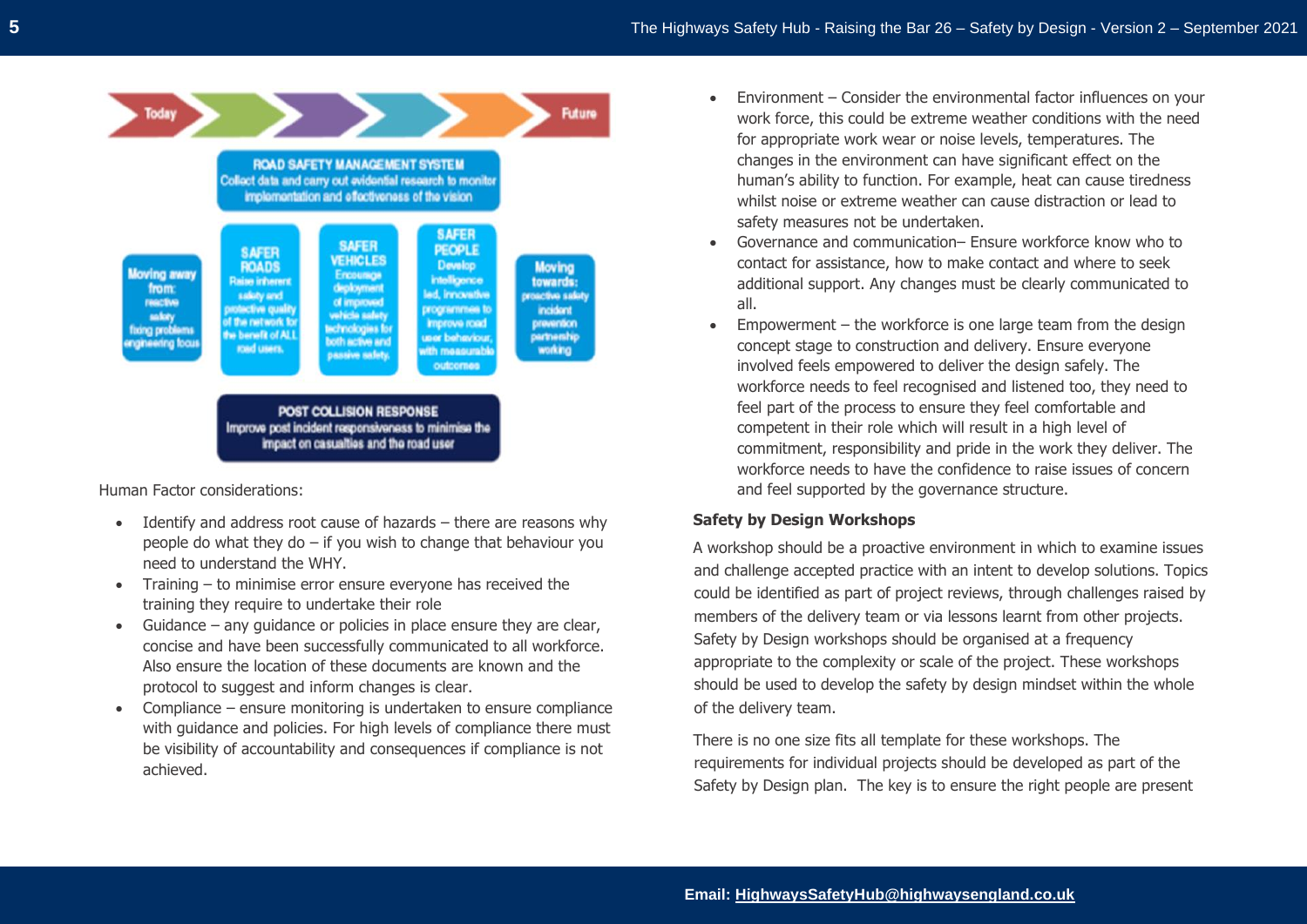and sufficient time is allowed for ideas and issues to be fully explored. Workshop planning should consider the following:

The WSP M62 J20-25 Smart Motorway team held a Safety by Design workshop focused on the major causes of worker injuries on the highway network. Designers were challenged to identify means of eliminating some of the major causes of slips, trips and falls during construction, operation and maintenance.

- Stage of project
- Focus areas under consideration
- Appointment of key stakeholders (e.g. is contractor known)
- **Complexity**
- Duration

The workshops should include representation appropriate to the stage in the design development and scale of the works, but consideration should be given inviting representatives from:

Early engagement with stakeholders via Safety by Design workshops should be the default position. Designers should provide sufficient early information to stakeholders to allow them to determine if they wish to be involved at a particular stage. On schemes which may impact on the communications network, early involvement is vital with National Roads Telecommunications Service (NRTS). Being the backbone to the functionality of the network, late involvement may delay works or incur extra risks, costs and the potential need to re-plan. These additional pressures introduce an avoidable increase in safety concerns.

- Client
- **Designers**
- **Contractors**
- **Maintainers**
- Operators
- Traffic Officer Service

• External stakeholders - such as Network Rail where design may affect their assets and

Note: Maintainers and operators need to consider all those undertaking specialised work on the network alongside the major contractors. E.g. NRTS and associated technology contractors.

As well as specialists in key areas including:

- Health and Safety
- Occupational hygienists
- Human factors
- Temporary Traffic management

The workshops can look at whole scheme issues or be focused on specific geographic, technical or operational aspects of the works.

The following safety topics and challenges could be considered at these workshops:-

- › Buildability
- › Maintainability
- › Deconstruction / Decommissioning
- › Impacts on different populations (GG104)
- › Whole life costing
- $\rightarrow$  Challenge the norm
- › Human factors
- › Clash detection
- › Design standards
- › Materials
- › Key risk elimination
- › Design coordination

(Workshop could consider associated health issues at the same time.)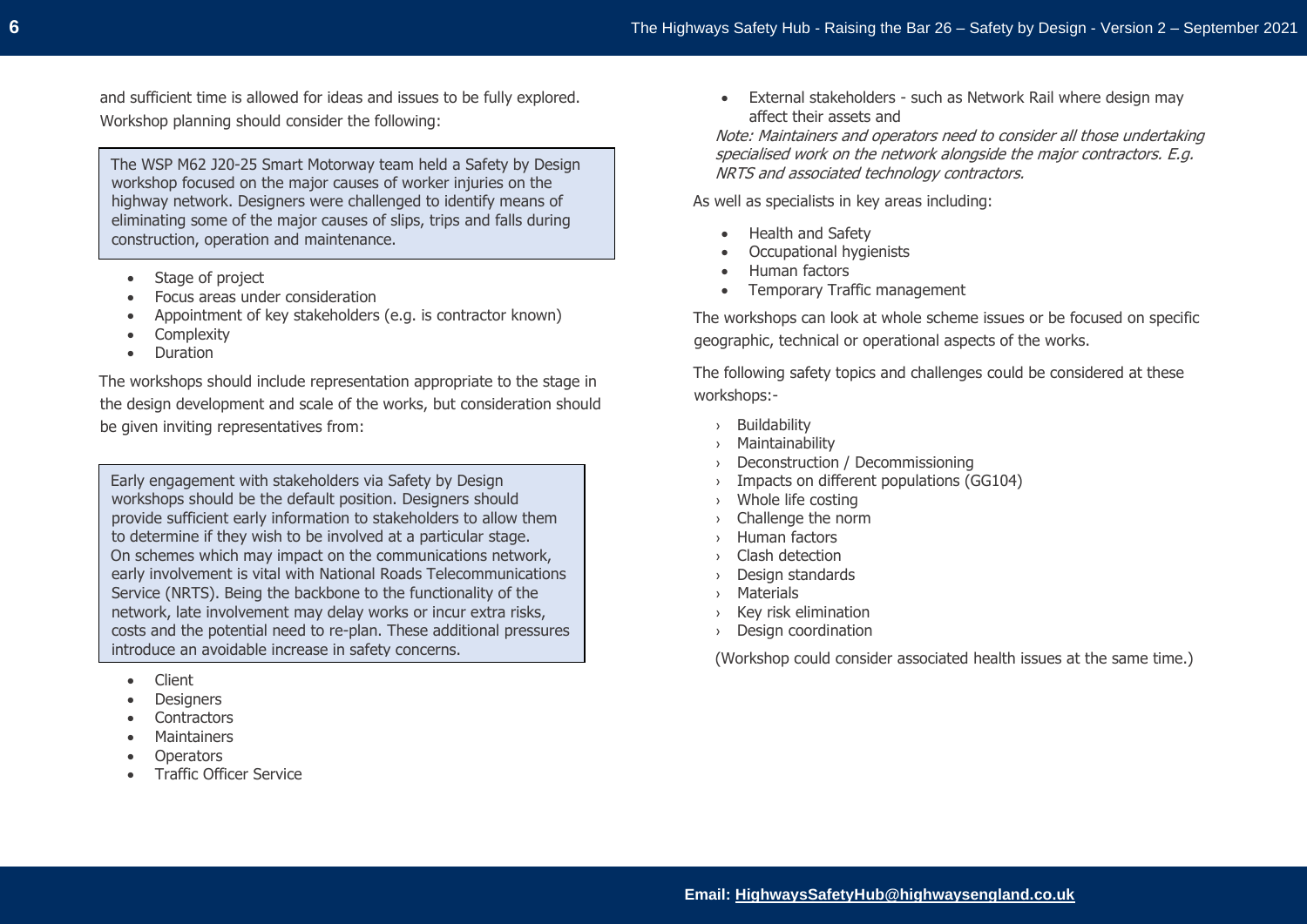# **2. Digitally Capturing and Sharing Information**

## **Building Information Modelling (BIM)**

BIM has the potential to be a valuable tool in identifying, co-ordinating, managing and communicating risks and facilitating clash detection throughout the project lifecycle. The application of BIM supported by 3D modelling will not be appropriate for all works. When BIM is adopted for the works, it should be used to capture and share health and safety information applying PAS1192 / 6 or ISO 19650-5 where appropriate and using structured common data environments and data sets.

BIM also has an important role to play in managing change which is often the time hazards are unintentionally introduced. The modelling should be linked to the design change register to allow effective review of changes for any consequential clashes or conflicts.

#### **3D and 4D Design and Modelling**

Digital design should be the default position adopted to aid the management of hazards. Designers should maximise the use of digital technology and project portals giving access to single source information to work collaboratively, share information and manage hazards. The degree of adoption will be proportionate to the benefits which are significantly affected by the nature of the project.

The Smart Motorway Programme Alliance have adopted ProjectWise as a means of sharing and controlling project information, and the Revizto tool for collaborating within the 3D model environment. Both these can allow multiple people to access and exchange information at the same time.

Project Information Models (PIM) should capture existing hazards and form a fundamental part of the pre-construction information. The PIM model should be a live entity which grows with the design, is accessible to all members of the project delivery team and key stakeholders, is handed

over to the site delivery team, kept up to date and captures asset data and residual hazard information on handover. Use of the models promotes elimination of errors at all stages of the project.

Hazards recorded in the model and associated with visible warning symbols, should be those which are particularly significant. Designers should avoid excessive numbers of warnings on works information drawings and in BIM models relating to generic risks, which may result in the significant ones being missed.

The model should be used in discussion with the contractors to identify opportunities to pre-fabricate or pre-assemble some systems off-site and for consulting maintainers and operators on the impact of the solutions.

Future BIM integrated projects should utilise BIM to develop integrated programmes for construction operation and maintenance which will further highlight areas where risks accumulate.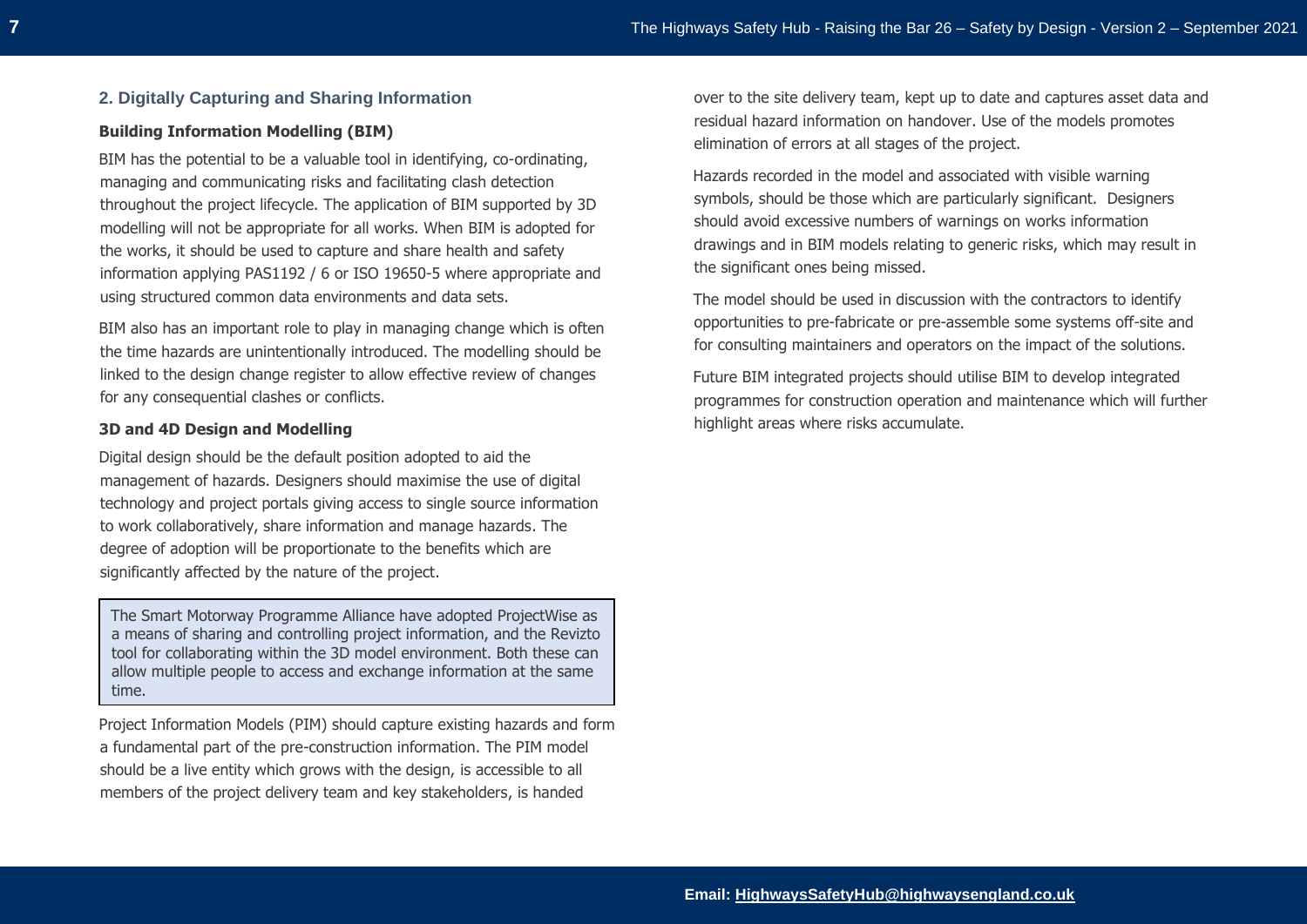# **3. Design for Manufacture and Assembly (DfMA)**

Off-site manufacture and on site assembly supported by Design for Manufacture and Assembly (DfMA) should be the default position. DfMA focuses on ease of manufacture and efficiency of assembly by simplifying the design of a product. Allowing more work to be undertaken in controlled conditions away from the roadside drives quality, efficiency and predictability whilst substantially reducing the fatal risk of working next to live traffic.

DfMA does not have to be complicated to be effective. The first stage of the Smart Motorway Programme Alliance's programme of retrofitting stopped vehicle detection units to the network considered opportunities for standardisation and off site production. A single solution for a precast concrete base, manufactured off site, was developed through collaboration between the technology designers, structural engineers, socket manufacturer, the supply chain and the onsite assembly partner. This eliminated a number of hazards, reduced time on site and the number of visits required to complete installation.

The main benefits of DfMA are:

- › **Worker Safety -** less man hours at the side of the road, by removing construction activities from the side of the road and placing them in a controlled factory environment there is the likelihood of a significant positive impact on safety and quality.
- › **Speed -** One of the primary advantages of DfMA in construction is the significantly reduced programme on-site using prefabricated elements. This not only benefits the road user from short road works durations, the dangers of incomplete or temporary works but also the road worker whose exposure to working next to live traffic is greatly reduced due to shorter assembly time.
- **Higher quality, lower cost and sustainable** A highly automated approach can enhance quality and efficiency at each stage. There may

be less waste generation in the construction phase, greater efficiency in site logistics, and a reduction in vehicle movements transporting materials to site. By using fewer parts, decreasing the amount of labour required, and reducing the number of unique parts, DfMA can also significantly lower the cost of assembly. It can often make demolition/re-use/recycling more straight-forward

A case study of DfMA being applied on a National Highways Project. [https://www.ice.org.uk/knowledge-and-resources/case-studies/dfma](https://eur03.safelinks.protection.outlook.com/?url=https%3A%2F%2Fwww.ice.org.uk%2Fknowledge-and-resources%2Fcase-studies%2Fdfma-a453-road-widening-new-approach-bridge&data=04%7C01%7CMark.Bridges%40Gallifordtry.co.uk%7C1168a114a4284c5bd94a08d8897171e8%7C15813f7f44bc4e8fbab129b341c4f66f%7C1%7C0%7C637410467626230015%7CUnknown%7CTWFpbGZsb3d8eyJWIjoiMC4wLjAwMDAiLCJQIjoiV2luMzIiLCJBTiI6Ik1haWwiLCJXVCI6Mn0%3D%7C1000&sdata=LURPgI3nI5woUDAbRDfqy8lUFFJ4WcVFD70AFQq1AqU%3D&reserved=0)[a453-road-widening-new-approach-bridge.](https://eur03.safelinks.protection.outlook.com/?url=https%3A%2F%2Fwww.ice.org.uk%2Fknowledge-and-resources%2Fcase-studies%2Fdfma-a453-road-widening-new-approach-bridge&data=04%7C01%7CMark.Bridges%40Gallifordtry.co.uk%7C1168a114a4284c5bd94a08d8897171e8%7C15813f7f44bc4e8fbab129b341c4f66f%7C1%7C0%7C637410467626230015%7CUnknown%7CTWFpbGZsb3d8eyJWIjoiMC4wLjAwMDAiLCJQIjoiV2luMzIiLCJBTiI6Ik1haWwiLCJXVCI6Mn0%3D%7C1000&sdata=LURPgI3nI5woUDAbRDfqy8lUFFJ4WcVFD70AFQq1AqU%3D&reserved=0) This case study describes how the use of modular and offsite manufacturing solutions helped save 6 months construction time and reduce site labour by 30% on the A453 Road Widening project

Designers should record an assessment of opportunities for DfMA as part of the design process. This could include challenging conventional issues, such as standards, materials, sources, leading to creating more opportunities for offsite production and on-site assembly. Assessments should include input from appropriate representatives from the supply chain to ensure the reviewing team have the necessary skills, knowledge and experience to undertake an informed assessment.

Balfour Beatty have standardised the use of the (BB) King sheet pile retaining wall system which allows construction of retaining walls with up to 40% less steel for walls up to 4m retained height and significantly faster to install. It is now the standard retaining wall design providing a King post wall type solution in one material - steel sheet piles which are constructed offsite to length and then installed/assembled on site. Eliminates use of insitu FRC works as makes a SSP solution work in many varying ground conditions.

When reviewing opportunities for DfMA, it is recommended that the key components which make up the infrastructure being installed as part of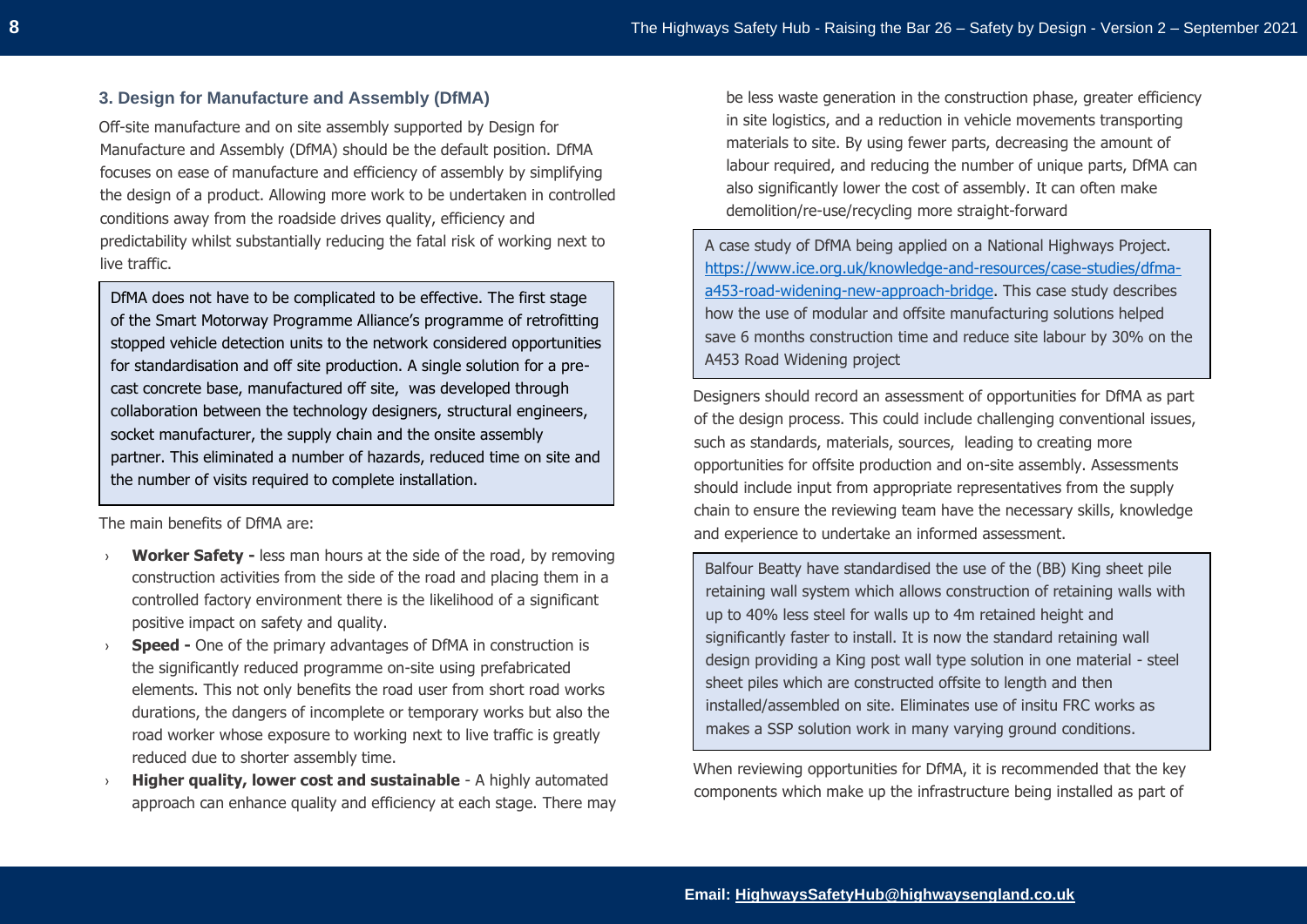the works are identified and recorded. Each element should then be challenged to determine if elements of in-situ construction can be undertaken off-site and ready made products delivered ready for assembly on site.

Whilst offsite manufacture and assembly will minimise some risks, the additional risk of transportation needs to be considered. Designers should ensure they plan for transportation requirements as part of the DfMA

On the A14 scheme provision of a standard cast in-situ bridge deck was challenged due to the amount of work at height required and the umber of crane lifts involved. The proposed new solution involved prefabricating the deck off site at a precast yard in the section of the A14 scheme where the viaduct is located, then transporting and lifting it into place as panels. This reduces the number of journeys required to deliver materials to the site as a large amount of prefabricated material can be delivered in one go and therefore has a positive impact on local communities and eases congestion and traffic management in the area.



A benefit of a precast yard means that slabs are constructed under controlled conditions which improves safety as well as mitigating risks associated with weather.

process and accordance with [Raising the Bar 36](https://www.highwayssafetyhub.com/uploads/5/1/2/9/51294565/rtb36_lost_loads.pdf) – Lost Loads. With DfMA, as with any other lean approaches, ensure the simplification of the process has been clearly communicated to all involved. Ensure any use of technology has been thoroughly explored such as reliability and resilience.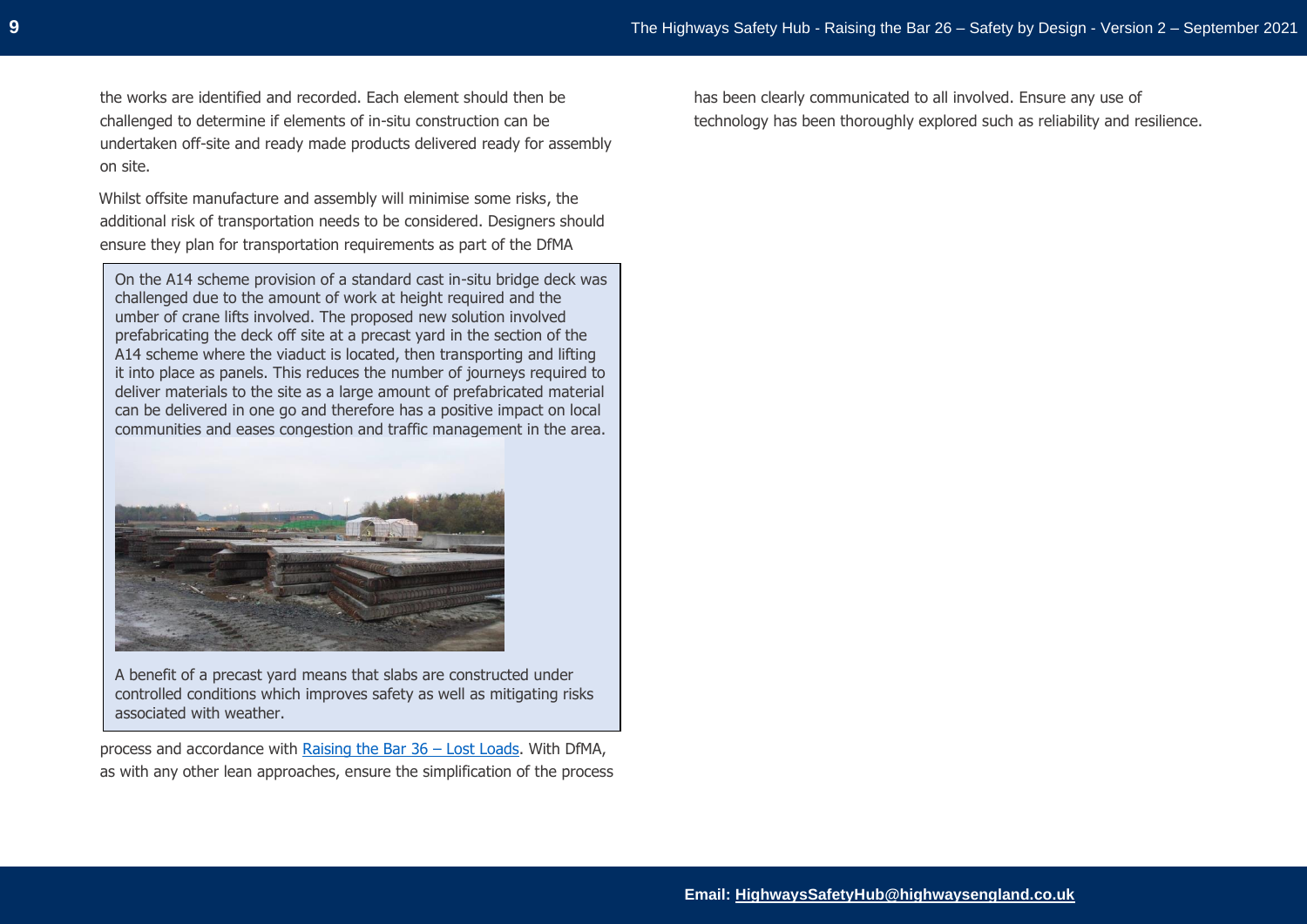# **4. Design Risk Management**

Design risk management should not be undertaken solely within discipline focused silos.

Design risk management is not defined in terms of a single process or a one off activity. It is not necessary when identifying hazards to establish mitigations at the same time as this may require additional data to be collected or other designs to progress before the full picture can be assessed. Hazards and mitigations should be reviewed, and details added as the design progresses and more information becomes available. To be effective however, there are key aspects which must be considered in developing the appropriate safety by design approach for the design of any particular works package.

- Complexity of works
- Any unusual aspects
- Constraints which may affect construction
- Issues which may not be obvious to a competent contractor
- Innovations

Appendix 3 includes an example from the supply chain of an approach to ensure the right checks are applied to deliver effective design risk management.

A designer inadvertently combined multiple hazards relating to work on a parapet over a live railway line. The designer recorded a single hazard of working at height. This does not differentiate between the risk of workers falling from height and the risk of workers dropping tools on passing trains. The mitigation for these two risks is likely to be very different but recording and monitoring them is difficult if they are combined as a single entry.

#### **From the Outset**

Design risk management must be undertaken through the whole life of the design. The elimination of hazards is more effectively done at the outset as

it avoids having to revisit decisions later in the design or having to develop mitigations whilst already constrained by earlier decisions. In this respect the client brief can have a significant impact and those writing these should have an awareness of the potential to introduce constraints which may have an unintentional adverse safety impact.

The specifications and standards form the foundations of designs and therefore can have a significant role to play in the management of hazards. Authors of specifications and design standards should be able to demonstrate that during the development of the documents, they have discharged their designer duties and provided information on residual risks to the health and safety of any person

Whilst document authors may not be in a position to eliminate or mitigate potential hazards which will be affected by site specific circumstances, they should consider and provide information in relation to potential hazards arising from the application of the particular specification or standard. This can take the form of a hazard log included as an appendix to the specification or standard which conveys useful and relevant hazard information to those applying the standard.

Authors of specifications and standards should consider how a number of these documents may be applied together to create a final product.

GD 301 – Smart Motorways and GD 300 - Requirements for new and upgraded all-purpose trunk roads (expressways) – development of both these standards included development of a schedule identifying potential hazards when applying the standard in site specific circumstances.

## **Hazard Identification**

Designers must accurately identify hazards and avoid the use of generic lists of hazards. Designers should avoid combining multiple hazards as a way of simplifying the design risk management schedule. It is possible that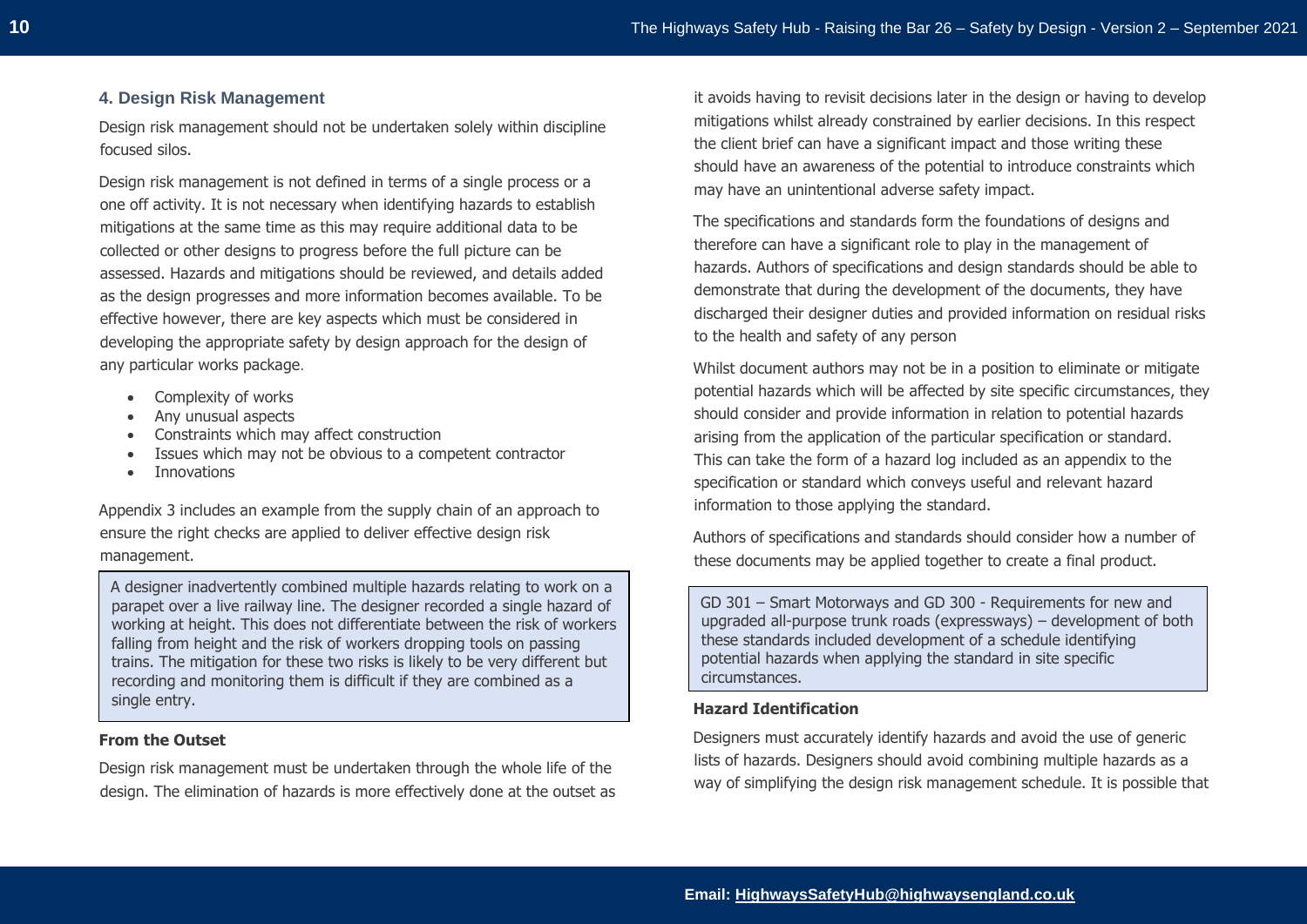a hazard in one location may require a different mitigation to the same hazard in a different location in the works.

Designers must consider all foreseeable risks, including those which might be considered normal or generic e.g. working from height and seek to reduce these. However, for the purposes of communicating hazard information to the principal contractor, they should focus on the unusual, not obvious, difficult to manage, or where critical design assumptions apply.

When identifying hazards, designers should consider the root cause of that hazard. The first requirement of the principles of prevention is to avoid

Allocating numeric values to hazards is not essential. Assessing likelihood and severity factors does provide an opportunity to prioritise design mitigation resources. Also, before and after mitigation scoring supports reporting and graphical representation of the effectiveness of the design risk management applied to the project.



risks and to do this, designers need to consider the root cause not just the potential consequence. Failure to identify the root cause will likely result in a less effective or appropriate mitigation. Tools such a 5 Whys can be used to identify root causes.

Design teams should consider hazards as multidisciplinary issues. Hazards need to be recorded and be accessible to and understood by the whole team using a design risk management schedule stored within a Project portal such as ProjectWise.

Paragraph 3.2 of [GG 104](http://www.standardsforhighways.co.uk/ha/standards/dmrb/vol0/section2/GG%20104%20Requirements%20for%20safety%20risk%20assessment-web.pdf) sets out the key factors to be considered when identifying a hazard. The description of hazards within a schedule should reflect this list.

#### **Hazard Mitigation**

The use of separate mitigation entries under eliminate, reduce and inform headings is one way of demonstrating the application of the basic hierarchy of the principles of prevention.

Mitigations need to be proportionate to the risk identified. However, where a mitigation is not considered applicable on this basis, the decision should be recorded along with whatever evidence is available to substantiate that decision.

When considering mitigations, it is easy to make assumptions about what is / isn't possible based on historic approaches. It is important that assumptions are challenged, and historic approaches tested if improved whole life safety and the Zero Harm goal is to be achieved.

When determining a preferred mitigation between a range of potential approaches each one shall be assessed using whole life costs and benefits into account in accordance with GD 304 - [Designing Health and Safety into](http://www.standardsforhighways.co.uk/ha/standards/dmrb/vol0/section2/GD%20304%20Designing%20health%20and%20safety%20into%20maintenance-web.pdf)  [Maintenance.](http://www.standardsforhighways.co.uk/ha/standards/dmrb/vol0/section2/GD%20304%20Designing%20health%20and%20safety%20into%20maintenance-web.pdf)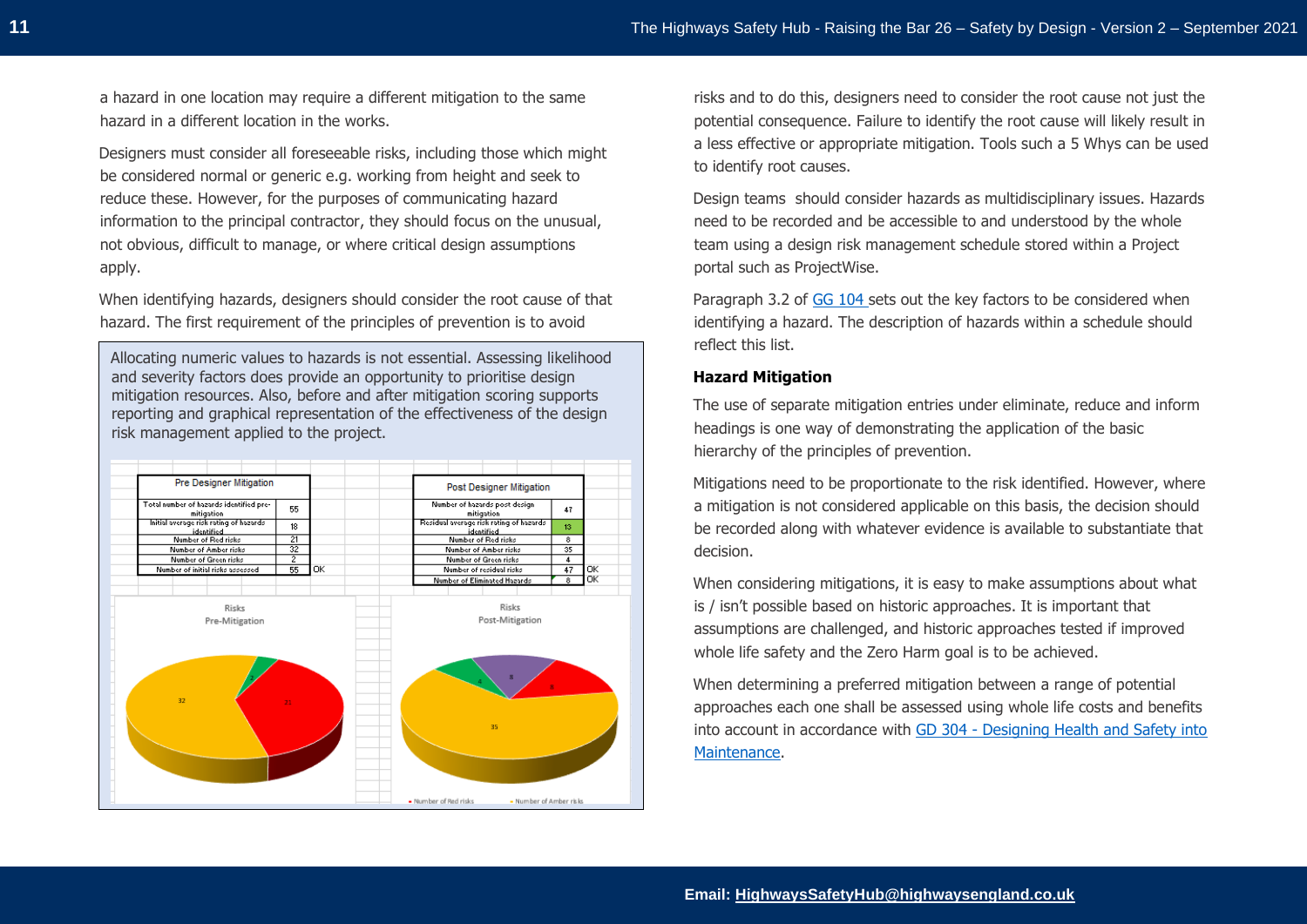Alternative design solutions shall also be compared using [GG 104](http://www.standardsforhighways.co.uk/ha/standards/dmrb/vol0/section2/GG%20104%20Requirements%20for%20safety%20risk%20assessment-web.pdf) so as to allowed safety to be appropriately considered alongside other factors which may determine the preferred option.

The design risk management schedule can be used to capture any factual information about a hazard which may be useful to others who have to manage the risk later in the project. It could include links to documents which contain the information and instructions to secure the health and safety of the worker for the lifecycle.

A copy may be made available to the principal contractor to maintain during the construction phase and provide the updated version to the principal designer for incorporation into the health and safety file. The principal designer should review the live version during construction and liaise with the principal contractor over any issues arising.

#### **Hazard Information**

The design risk management schedule should include information relating to any residual risks which have not been eliminated through the design process. This information must be factual, relevant to the hazard which remains and assist those who may have to manage the residual hazard, be they other designers or contractors on site.

Information relating to residual hazards should be linked to hazard annotations included on drawings or within 3D models. However, the designer must liaise with the contractor to agree the form for the presentation of hazard information, ensuring it is accessible to the people on the ground.

#### **Design Reviews**

All design reviews should include consideration of hazards and the evaluation of safety risks as an agenda item. Assumptions and decision logs should also be reviewed to identify potential safety implications.

Attendance at design reviews should generally be from organisations which represent the whole lifecycle of the asset being constructed, as listed under Safety by Design workshops.

Any critical designs need to be subject to a periodic review, unless it is agreed with the principal designer that the amount of design activity does not warrant this frequency i.e. during a 'design freeze'.

The client shall ensure that such reviews shall be chaired by a person with sufficient training, skills and experience, and for the purposes of consistency, generally by the same person throughout the life of design.

Within the Designer's project documentation, the competency requirements of the chairperson shall be defined, agreed with the client and evidence that these requirements have been met shall be recorded and maintained.

External peer design reviews, with a specific focus on safety risk management can be adopted with the frequency based on the levels of risks involved.

Buildability should feature within Design reviews. It may also be appropriate to hold separate buildability reviews for specific unusual or particularly difficult aspects of the design.

Temporary works requirements must be considered within Design reviews and where appropriate due to scale or complexity, subject to specific buildability reviews.

A record shall be maintained of design reviews and this shall include:

- › Titles, organisation and role of all attendees
- › Date, time and location of the review
- › Details of the documents, drawings, specifications, calculations or other aspect of design being reviewed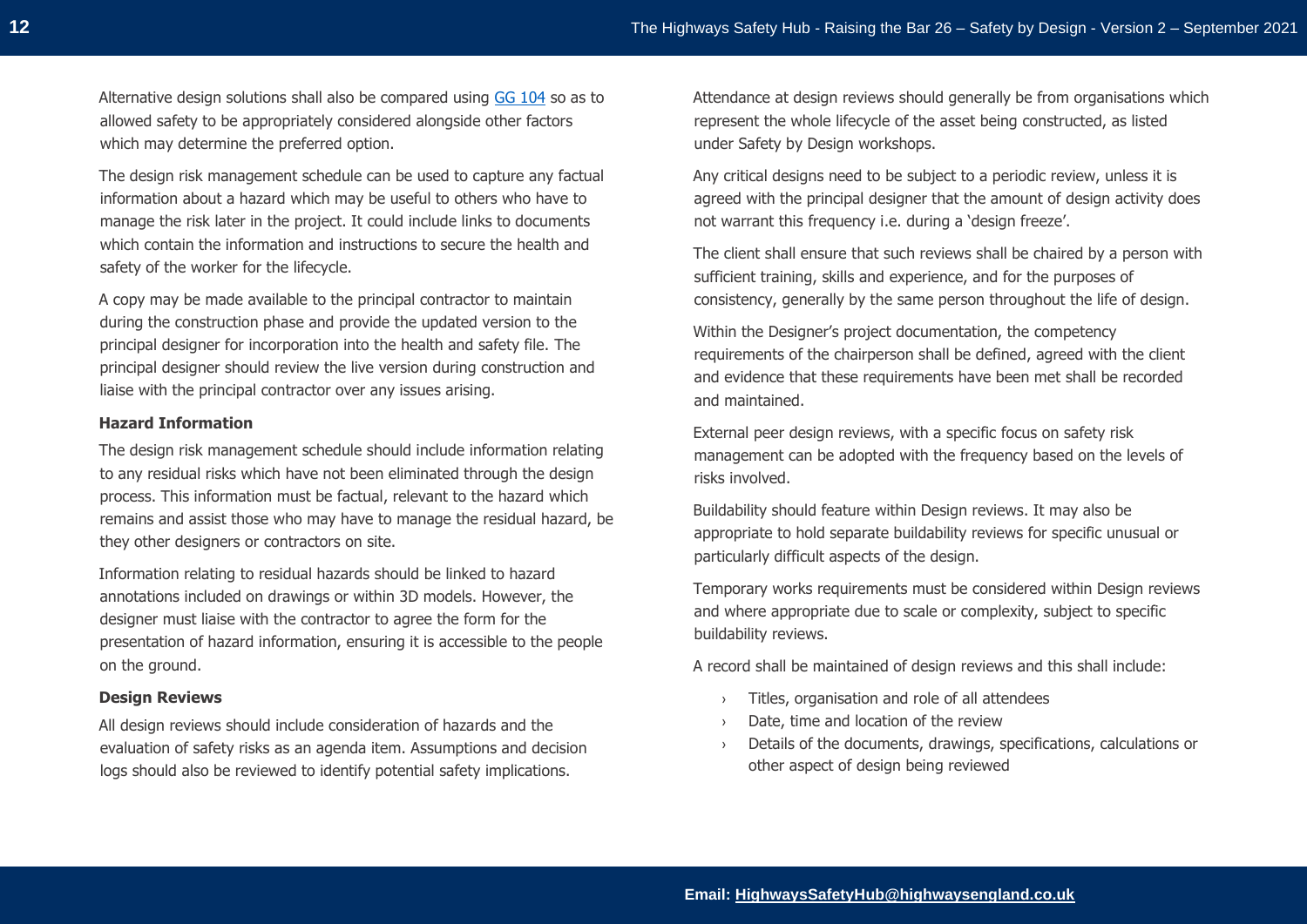- › The design risk register including the addition of new risks, mitigations and further design actions required
- › Actions arising from the review meeting
- › The signature of the lead design coordinator, that the record is a true reflection of the meeting.

#### **Records and Assurance**

Records must be kept of the design risk management process and decisions taken which impact upon the safety of any of the populations identified in [GG 104](http://www.standardsforhighways.co.uk/ha/standards/dmrb/vol0/section2/GG%20104%20Requirements%20for%20safety%20risk%20assessment-web.pdf) during the whole life of the asset. The potential mechanisms for meeting this requirement include:

- Safety by Design Plan
- Design strategy record (This should broadly follow the requirements set out in GD301 - [Smart motorways.](https://www.standardsforhighways.co.uk/dmrb/search/d8c7d4b1-8321-4fdf-b207-400b54f4b73c))
- Design Issues record
- Design change record
- Design Risk Management Schedule
- Design decision log.
- Assumptions Log
- Information Provided Register

These mechanisms could be used to record design decisions arising from design reviews, safety by design workshops and inter disciplinary design co-ordination meetings, decision owners and any potential impacts on safety taken into consideration in making the decision.

The Safety by Design lead should review design risk management records to confirm they demonstrably show:-

- › Designers are proactively identifying hazards and updating records;
- Actions required are being completed and records kept
- › Mitigations have achieved a reduction of risk to as low as is reasonably practicable;
- $\rightarrow$  Mitigations are practical and that the measures identified are within the remit of the designers to deliver;
- › Mitigations have been completed;
- › Measures contained within Table E of the Nationally Applicable Annex to GD 304 have been adopted where relevant;
- › Information on residual risks is useful, relevant, proportionate and has been effectively communicated.
- › Risk has not disproportionately been transferred from one population to another. (HSE approved concept of trade off may be applied Ref: HSE Doc. R2P2 Reducing Risk and protecting people)

The outcome of the review should be reported to the principal designer

At Gade Valley bridge strengthening, a full size mock up of the part of the bridge was created. This was so techniques for the installation of strengthening plates within the box girders, which are a confined space, could be trialled.



and the client.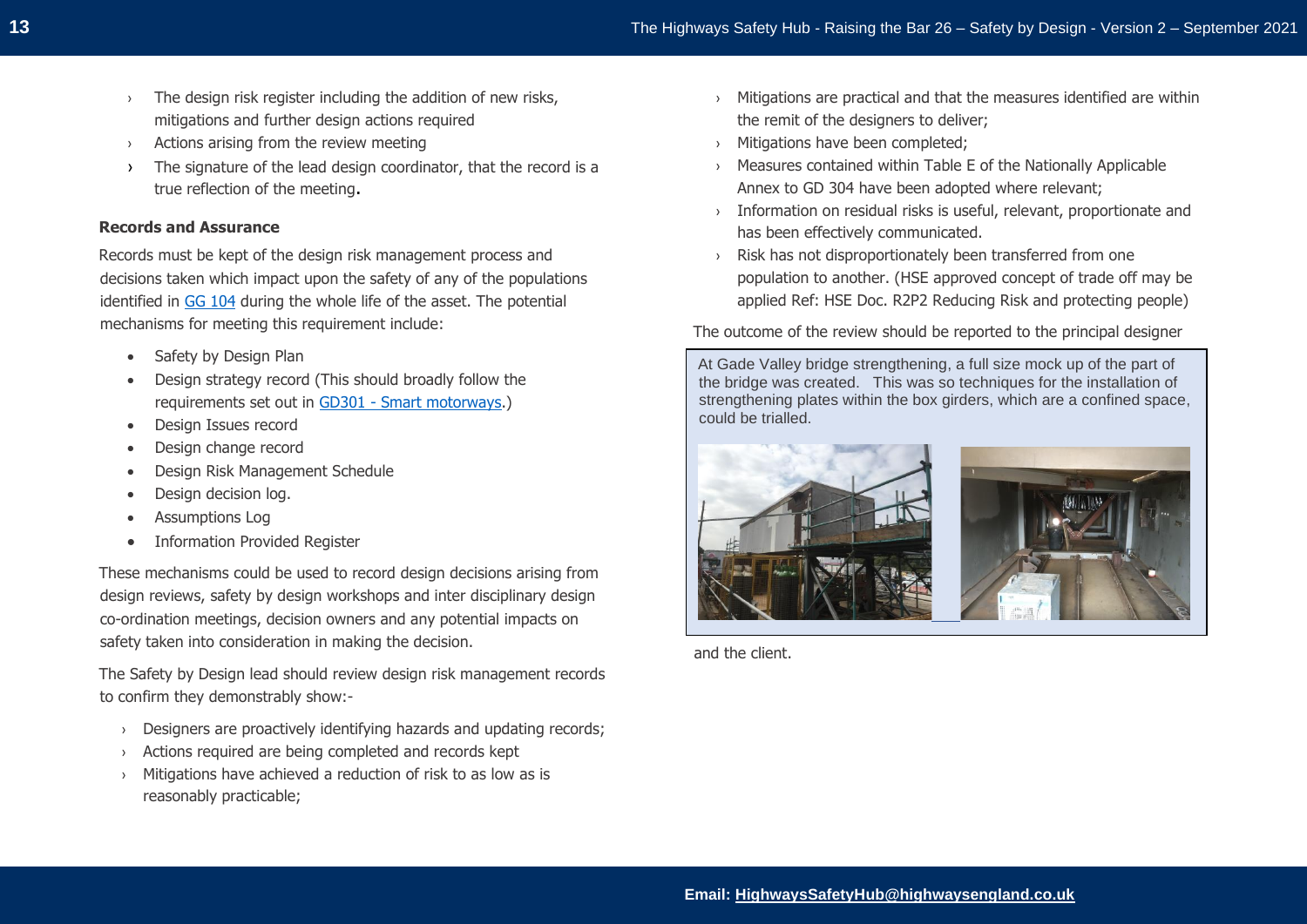# **5. Designing Collaboratively**

Designers must work collaboratively with constructors, maintainers, operators and customers in order to better inform design models for both permanent and temporary works solutions. The process for delivering this collaboration should be set out in the Safety by Design plan.

Reviews of hazards and mitigations should be undertaken via interdisciplinary design co-ordination meetings at a frequency proportionate to scale of the works and levels of risk.

On projects with 3D /4D models in place, virtual rehearsals will be adopted as a primary means of collaboration when considering the means of assembly and buildability. Full scale mock ups should also be considered as an effective means of testing assembly or construction assumptions.

The design of new brackets to fix stopped vehicle detection radar units to existing gantries evolved through several iterations. Once a final design was agreed, the assumptions on how it could be installed were tested on a full size mockup to ensure the method was fit for purpose prior to its roll out at hundreds of locations across the network.

Designers should be an integrated part of the construction team; on hand to collaboratively resolve any design issues / changes that arise and record

See Appendix 4 for examples relating to digital rehearsals.

design change in a collaborative way. Where changes impact on the design risk management schedule, the schedule must be updated and the safety implications of the change recorded via the appropriate technical query or request for information process. Hazards associated with design changes during construction, should be captured at regular ongoing joint meetings and where necessary added to the Design Risk Management Schedule which should be maintained and updated during construction in prep for handover.

Designers should refer to industry best practice to identify developments which represent opportunities for improving the safety of designs. When identified, these should be used to review and update Table E of [GD 304 -](http://www.standardsforhighways.co.uk/ha/standards/dmrb/vol0/section2/GD%20304%20Designing%20health%20and%20safety%20into%20maintenance-web.pdf) [Designing Health and Safety into Maintenance](http://www.standardsforhighways.co.uk/ha/standards/dmrb/vol0/section2/GD%20304%20Designing%20health%20and%20safety%20into%20maintenance-web.pdf) where appropriate.

#### **Virtual Rehearsals**

Using 3D+/4D-enabled design models will enable the construction team to undertake a virtual rehearsal of how a product is to be constructed in order to ensure the proposed methodology will work. For example the constructor will be able to virtually check that the size of plant needed to construct the product will fit and be able to operate safely within the area before any commitment needs to be made.



The use of 3D visualisation allows all stakeholders to understand how the design and construction will impact them. 3D modelling of both temporary and permanent works enables simulated construction, operation or maintenance in order to reduce uncertainty, improve safety, resolve issues, and simulate and analyse potential impacts.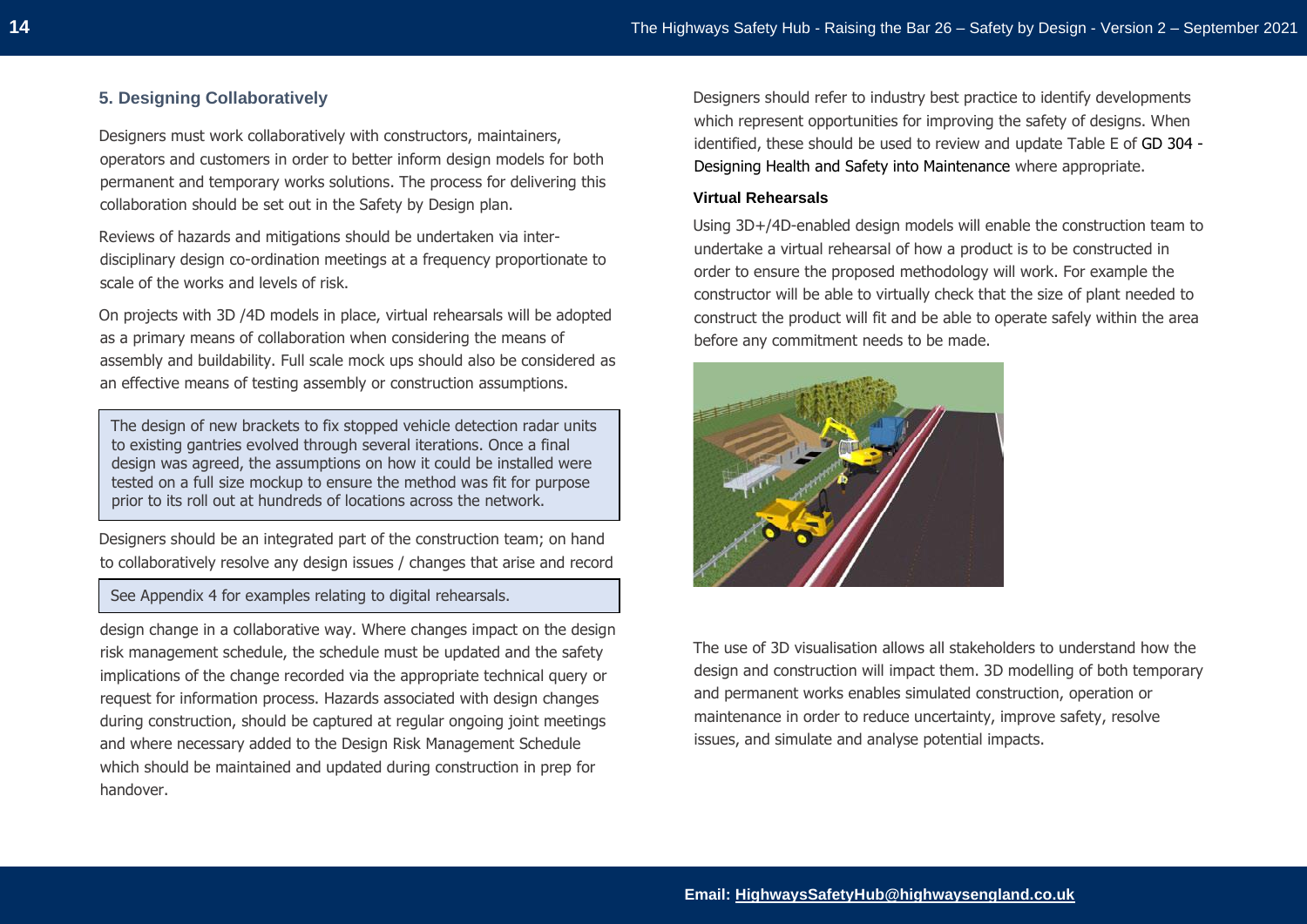#### **Temporary Works**

Many of the problems caused by Constructability of Temporary Works are due to lack of focus and planning at an early enough stage in the project therefore it is good practice not to leave temporary works design until construction stage, the key point being that the later Temporary Works are considered, the more difficult and costlier it is to make any necessary adjustments to the design, leading to a likelihood of imported risk. Where DfMa is a feature, designing standardised temporary works for each manufactured element can provide an easy and safe front end solution. An early understanding of Temporary Works requirements and staging is essential to understand the true scope of works and the associated risks.

To achieve this the early involvement of designers with Temporary Works and Constructability competencies should be sought. Where a contractor is not yet appointed in the early design phase of a scheme, the use of Early Contractor Involvement (ECI) should be adopted to test Constructability as it may also reduce or eliminate the need for Temporary Works in the first place.

It is recommended that designers provide a Pre-Construction Temporary Works Schedule at the earliest possible stage and share this with the contractor. All parties can then review and comment to gather the broadest possible views on Temporary Works and Constructability. This should not be confused with the Temporary Works Register which is intended to feed from the Pre-Construction Temporary Works Schedule in readiness for the Construction Phase.

It is considered good practice for the NH Project Manager to work with the principal designer, principal contractor temporary works co-ordinator and designers to enable the Temporary Works Register to be combined with the projects Permanent Works Register. This will help enable a consideration of integration between Permanent Works Designs and Temporary Works Designs as the designs are developed. Great care and

engineering attention to planning is needed during design, with close onsite supervision & planning in the execution of temporary works schemes, to ensure safety.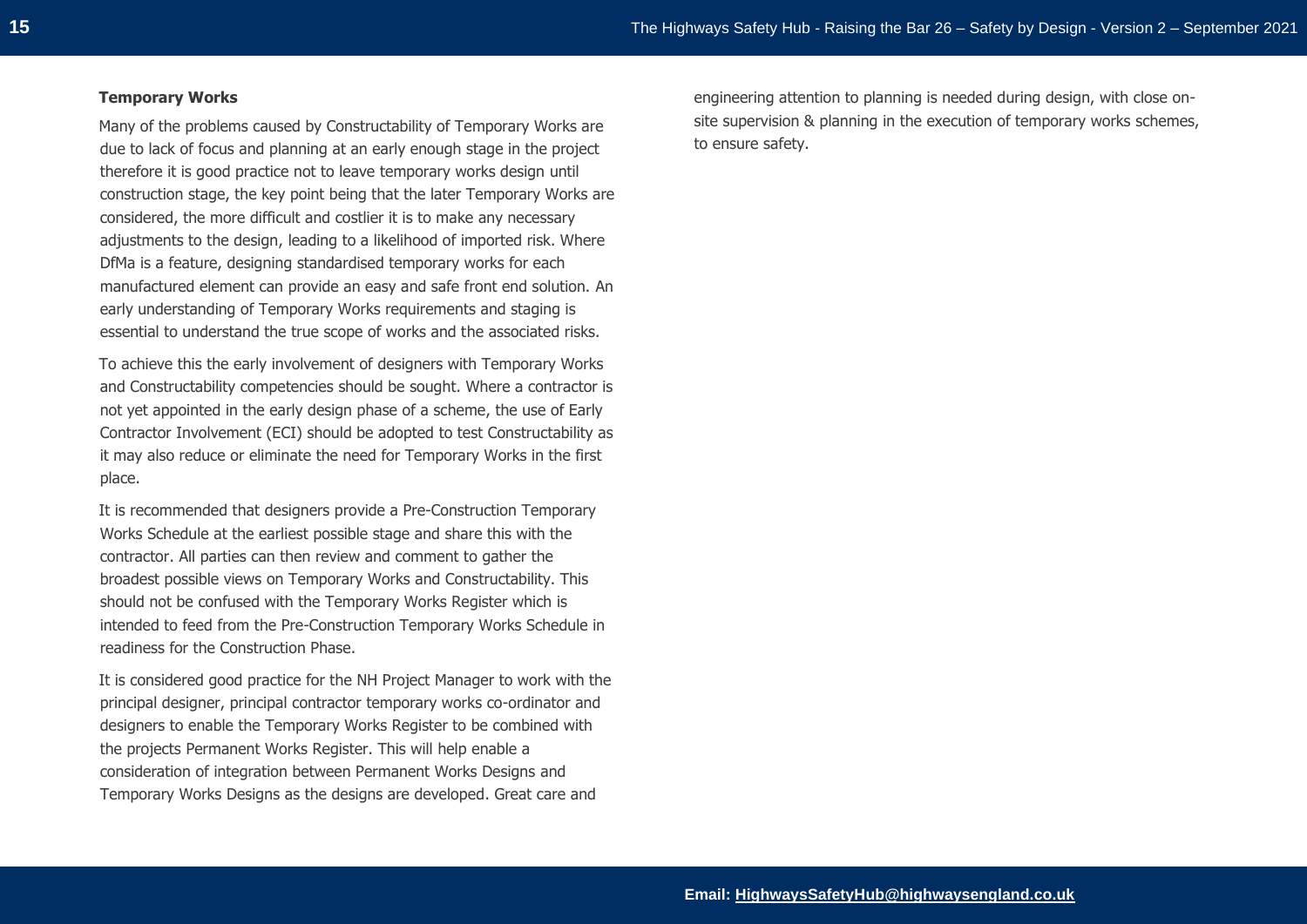## **People Requirements**

## **Training and Competency Requirements**

Competence requirements shall be determined in accordance with [GG102 -](https://www.standardsforhighways.co.uk/prod/attachments/745cf41e-48c1-4096-972a-5a65cc48981c?inline=true) [Quality management systems for highway works](https://www.standardsforhighways.co.uk/prod/attachments/745cf41e-48c1-4096-972a-5a65cc48981c?inline=true)

Each organisation shall annually assess every individual's SKE needed to undertake their allocated roles and where identified record any agreed remediation plan. An individual assessment shall be in place within one month of joining an organisation and as part of the process when being allocated a new role.

The assessment is recommended to include a description of the qualities assessed and allocate a competence assessment grading. The qualities are suggested to include:

- Skills in design risk management
- Knowledge in duties of designer and principles of prevention
- Knowledge of documents on Highways Safety Hub
- Experience in application of above.

The assessment is recommended to include a description of the qualities assessed and allocate a competence assessment grading.

Principal designer team from both designer and contractor have to complete CDM training course and then each individual on the principal designer team has to undertake a Competency Assessment, which is reviewed and approved by Head of Design and each team member is formally appointed - BAMNuttall

# **Responsibilities of Personnel**

Responsibilities of key personnel, the client, the designers and the principal designer shall be as set out in the [Construction \(Design and Management\)](https://www.legislation.gov.uk/uksi/2015/51/contents/made)  [Regulations 2015.](https://www.legislation.gov.uk/uksi/2015/51/contents/made)

# **Continuous Improvement**

## **Incident Investigation**

To drive continuous improvement and development of early project hazard elimination, designers and principal designer lead representatives should be involved in on site incident investigations to determine if the design could have been prevented. Engagement with the contractor during the construction preparation stage should be used to facilitate communications regarding incidents on site to enable designers to attend investigations.

Designers should be engaged in regular workplace inspections of site during construction. This should be included within designers personal development plans to further their understanding of construction

### **Lessons Learnt**

Lessons learnt reviews should not be restricted to the start and end of the design phase. Designers should maintain a live lessons learnt log, which on major projects should comply with the PCF product [Lessons Learnt Log.](https://highways.sharepoint.com/sites/SupplyChainPortal/Major-Projects-Project-Control-Framework/SitePages/Lessons-Learnt-Log.aspx)

Lesson learnt records should be briefed out to team members during progress meetings and shared with the wider community at regular intervals through the appropriate forums.

Sharing can be achieve using the Highways Safety Hub website [\(Highwayssafetyhub.com\)](https://www.highwayssafetyhub.com/) and the principal designers working group [\(https://www.highwayssafetyhub.com/principal-designers-working](https://www.highwayssafetyhub.com/principal-designers-working-group.html)[group.html\)](https://www.highwayssafetyhub.com/principal-designers-working-group.html)

Sharing, as well as viewing previous lessons learnt from a range of major projects, can also be done via the MP knowledge management SharePoint site

[https://highways.sharepoint.com/sites/MPKnowledgeManagement/SitePag](https://highways.sharepoint.com/sites/MPKnowledgeManagement/SitePages/Lessons-Learned-Reports.aspx) [es/Lessons-Learned-Reports.aspx](https://highways.sharepoint.com/sites/MPKnowledgeManagement/SitePages/Lessons-Learned-Reports.aspx).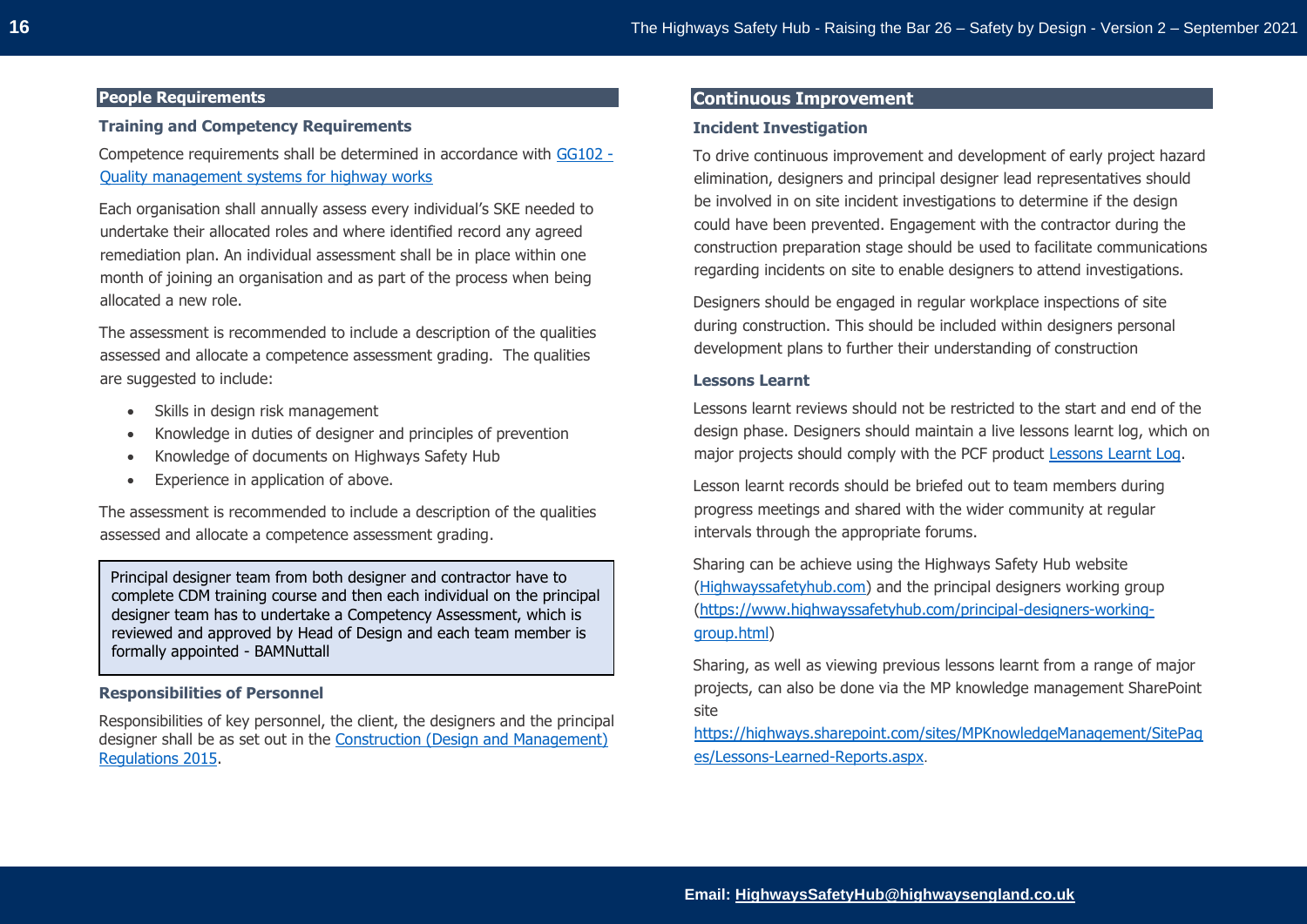Contractors should provide feedback to designers on hazard mitigations in order to support improvement in the elimination and mitigation of hazards during the pre-construction phase. Where formal reviews do not take place, the principal contractor should provide feedback to the principal designer, on hazards which have been identified on site and which should be considered when designing future works.

# **References / Useful Contacts**

The following documents and websites provide additional information for designers when considering safety in design including guidance from other industries which may be applicable to highways work.

[Construction \(Design and Management\) Regulations 2015](https://www.legislation.gov.uk/uksi/2015/51/contents/made)

- L153 [Managing health and safety in construction](https://www.hse.gov.uk/pubns/books/l153.htm)
- GG102 [Quality management systems for highway works](https://www.standardsforhighways.co.uk/prod/attachments/745cf41e-48c1-4096-972a-5a65cc48981c?inline=true)
- GG 104 [Requirements for Safety Risk Assessment](http://www.standardsforhighways.co.uk/ha/standards/dmrb/vol0/section2/GG%20104%20Requirements%20for%20safety%20risk%20assessment-web.pdf)

GG 128 - [Requirements for reporting incidents, events and undesirable](https://www.standardsforhighways.co.uk/prod/attachments/2995a4fe-8faf-4e65-8ce8-b6b8bf416e74)  [circumstances: health, safety, wellbeing, structural and environmental](https://www.standardsforhighways.co.uk/prod/attachments/2995a4fe-8faf-4e65-8ce8-b6b8bf416e74)

GD 304 - [Designing Health and Safety into Maintenance](http://www.standardsforhighways.co.uk/ha/standards/dmrb/vol0/section2/GD%20304%20Designing%20health%20and%20safety%20into%20maintenance-web.pdf)

[Supply-chain-safety-leadership-group](https://www.highwayssafetyhub.com/supply-chain-safety-leadership-group-about.html)

Common Intent Documents [Safety\\_by\\_Design](https://www.highwayssafetyhub.com/uploads/5/1/2/9/51294565/common_intent_-_safety_by_design.pdf) [Utility Strike Avoidance](https://www.highwayssafetyhub.com/uploads/5/1/2/9/51294565/common_intent_-_utility_strike_avoidance_-_final_v1.2a.pdf) [Lost Loads](https://www.highwayssafetyhub.com/uploads/5/1/2/9/51294565/common_intent_-_lost_load_avoidance_final_-_rev_1.0.pdf)

[Raising the bar guidance documents](https://www.highwayssafetyhub.com/raising-the-bar-guidance.html) [Principal designers working group](https://www.highwayssafetyhub.com/principal-designers-working-group.html)

Office of Rail and Road - [Positive and negative indicators of](http://orr.gov.uk/__data/assets/pdf_file/0019/22159/positive-and-negative-indicators-for-health-and-safety-by-design.pdf) H&S by design

Healthy by design  $- A$  quide for Crossrail design teams

<https://www.twforum.org.uk/home>

• Specification for collaborative sharing and use of structured H&S information using BIM: PAS-1192-6

[The Construction Playbook](https://assets.publishing.service.gov.uk/government/uploads/system/uploads/attachment_data/file/941536/The_Construction_Playbook.pdf)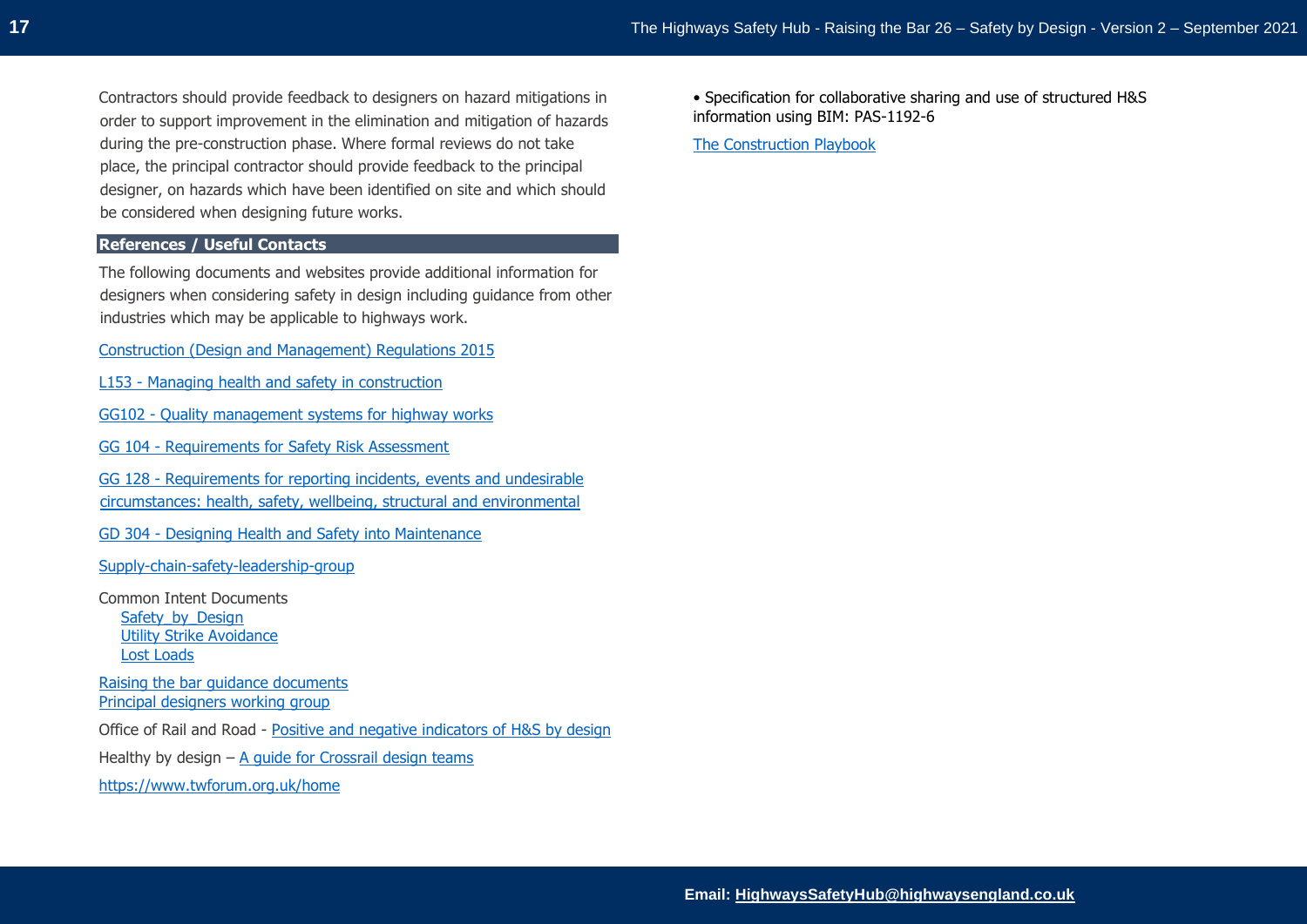#### **Appendix 1 –Safety by Design plan guidance - requirements**

The plan should consider as a minimum (sign posting to other documents where information already exists will be appropriate):-

- › Arrangements for managing and monitoring the pre-construction phase and co-ordinating matters relating to health and safety
- › Competence (Skills, knowledge and experience) required within the Team including plans for on-going training and development
- $\rightarrow$  Approach to embed a safety culture within the design team
- › CDM dutyholders and contact details
- › Roles and responsibilities for design risk management,
- › General whole life management approach to design risk management
- › Use of technology to track, log and monitor progress with elimination or mitigation of hazards
- › Ownership of cross discipline hazards e.g. Services, contaminated land
- › External stakeholders / consultees
- › Frequency and format of addressing safety aspects within design reviews,
- › Recording actions taken in accordance with the principles of prevention.
- › Process for capturing temporary works requirements
- › Arrangements for communicating changes to the design team
- $\rightarrow$  Arrangements for communicating latest safety alerts and similar with the design team
- › Arrangements for Provision of Information to others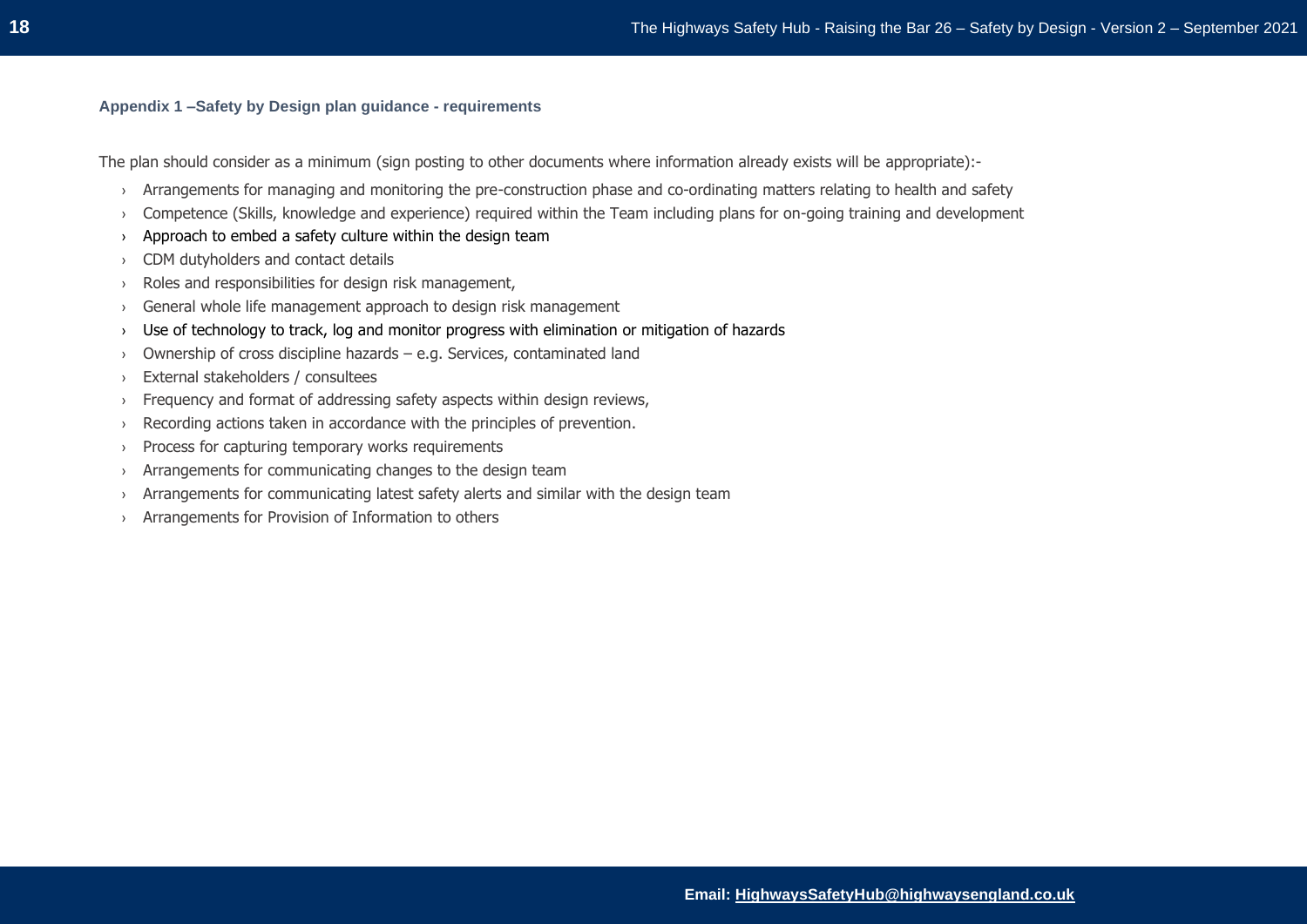**Appendix 2 –Safety by Design plan - example**

**The draft below is an example from National Highways of what a Pre-construction phase plan or a Safety by Design plan might look like.**

**Pre-Construction Health and Safety Plan Requirements** 

The Pre-Construction Health and Safety Plan shall, as a minimum, contain the following information:

- a) An overview of the Project and timescales aligned to the Client Brief
- b) Define the organisational arrangements including organisation chart; which will detail the make-up of the team which will discharge and assure the requirements of the Principal Designer role including the key positions of Principal Designer Lead Representative (PDLR), the discipline leads and the Health and Safety lead.

**NB.** The CVs and/or capability assessments of these named individuals can be requested by National Highways at any time

PDLR will be the most senior person leading the Design/Development phase from the supplier organisation and will able to demonstrate clear understanding for the duties of the Principal Designer role will be discharged by the organisation.

An example graphic to demonstrate component parts of the Principal Designer team for a project is:

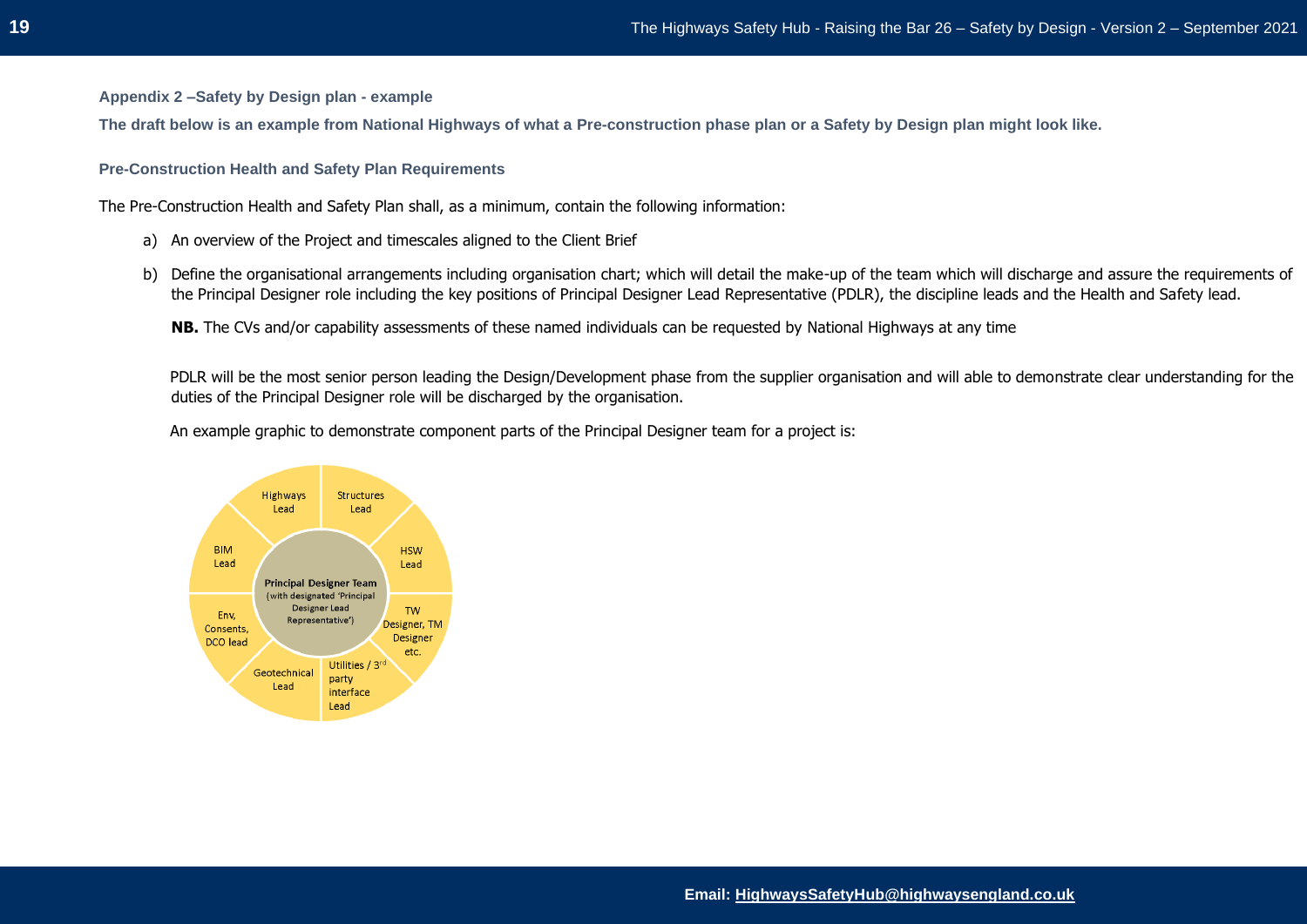This is not ubiquitous, the wheel and roles will vary dependent on the scale, scope, risk factors, specific interfaces etc. of the project or scheme

c) Provide an overview of how the Principal Designer will plan, manage and monitor the pre-construction phase and coordinate matters relating to health and safety during the pre-construction phase, particularly when design, technical and organisational aspects are being decided

Expectation is that this focus specifically on the individual elements:

- i) Planning
- ii) Management
- iii) Monitoring

and the key requirements, mechanisms, interventions etc. which will be implemented and assured to deliver optimum H&S outcomes during the design, construction of the project/scheme and ultimately the operation and maintenance of the completed asset/s.

- d) Detail the key processes and mechanisms which will: Identify and eliminate or control, so far as is reasonably practicable and provide information to others. Estimate the period of time required to complete work or work stages and ensure all designers comply with their duties.
- e) For the following list of Key Deliverables; define:
	- i) the approach,
	- ii) roles and responsibilities,
	- iii) how they will be evidenced,
	- iv) how staged assurance will be provided to the Client Rep throughout the design phase including submissions at design freeze/hold points and SGARs (Stage Gate Assurance Reviews)

#### Key Deliverables

- Pre-Construction Information sufficiently developed for the stage of design
- Health and Safety file information developed for the stage of design
- Progressive integration of Health & Safety information into agreed Building Information Modelling (BIM) Requirements
- Application of hierarchy of controls to safety and Occupational Health risks highlighted during the design phase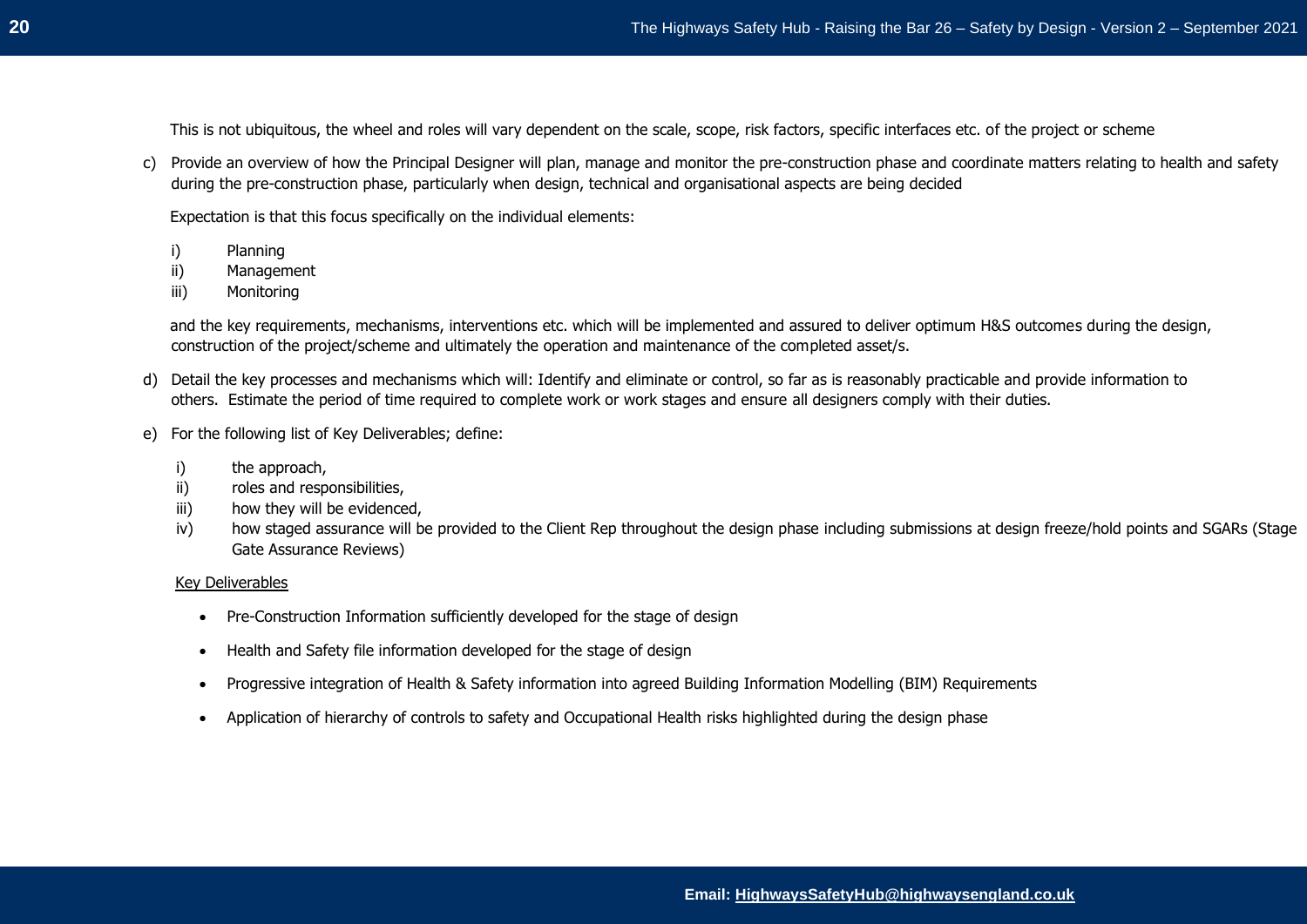- Consultation, coordination and cooperation with HE Operations regarding the design for maintenance and operation within the scheme [signed acceptance from stakeholders where this has been defined as a requirement by the Client Rep]
- Consultation, coordination and cooperation with other key project stakeholders [signed acceptance from stakeholders where this has been defined as a requirement by the Client Rep]
- Departures from design standards, outlining how they will be sought, appropriately risked assessed and consulted with all relevant stakeholders.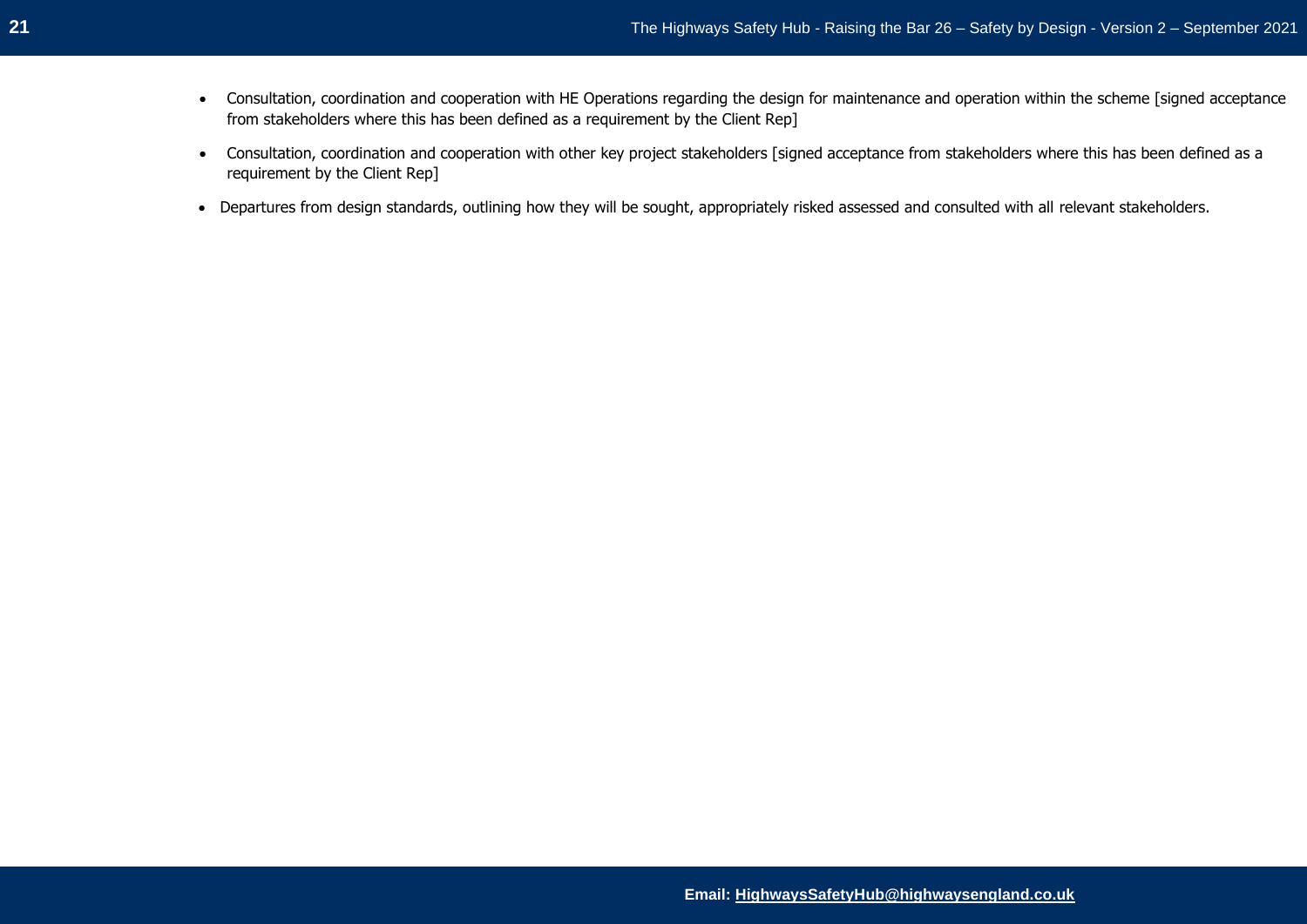#### **Appendix 3 – Safe By Design Procedure – Supply Chain Example**

Throughout the design process and specifically in design risk assessments, design development, technical reviews and certainly prior to issue of deliverables, the following "10 question test" should be applied to the design to help identify hazards throughout the asset lifecycle and address them with the hierarchical approach of eliminate, reduce and control:

- 1. Do I know how it will/can be assembled, operated, used and maintained and is it satisfactory?
- 2. How will it behave during construction, operation, use and maintenance?
- 3. What impact does the construction sequence have on my design?
- 4. Have I assumed a construction method in my design?
- 5. What plant would be needed for construction and maintenance and how do materials get to site and into the works?
- 6. Is anything in my design very sensitive to construction tolerances?
- 7. Have my important assumptions been communicated?
- 8. What might go wrong and how could I de-risk it? Has fire safety been considered?
- 9. Is there a simpler way to do this?
- 10. What does the Project Technical Reviewer think?

If any of these questions:

- have not been explored
- identify ignorance of an issue
- identify there is no clear owner of a risk or,
- result in identifying important assumptions that have not been communicated to those who need to know

Then appropriate action must be taken to address the questions prior to finalising the design.

This is likely to involve one or more of the following:

- Closer engagement with the Contractor to agree construction methods, resolve issues of buildability, complexity and risk ownership.
- Closer engagement with the Client, to discuss the residual risk and offer safer alternatives
- Escalation within the team to someone able to advise with sufficient authority
- Consultation with a relevant Professional Head of Discipline or Technical Authority